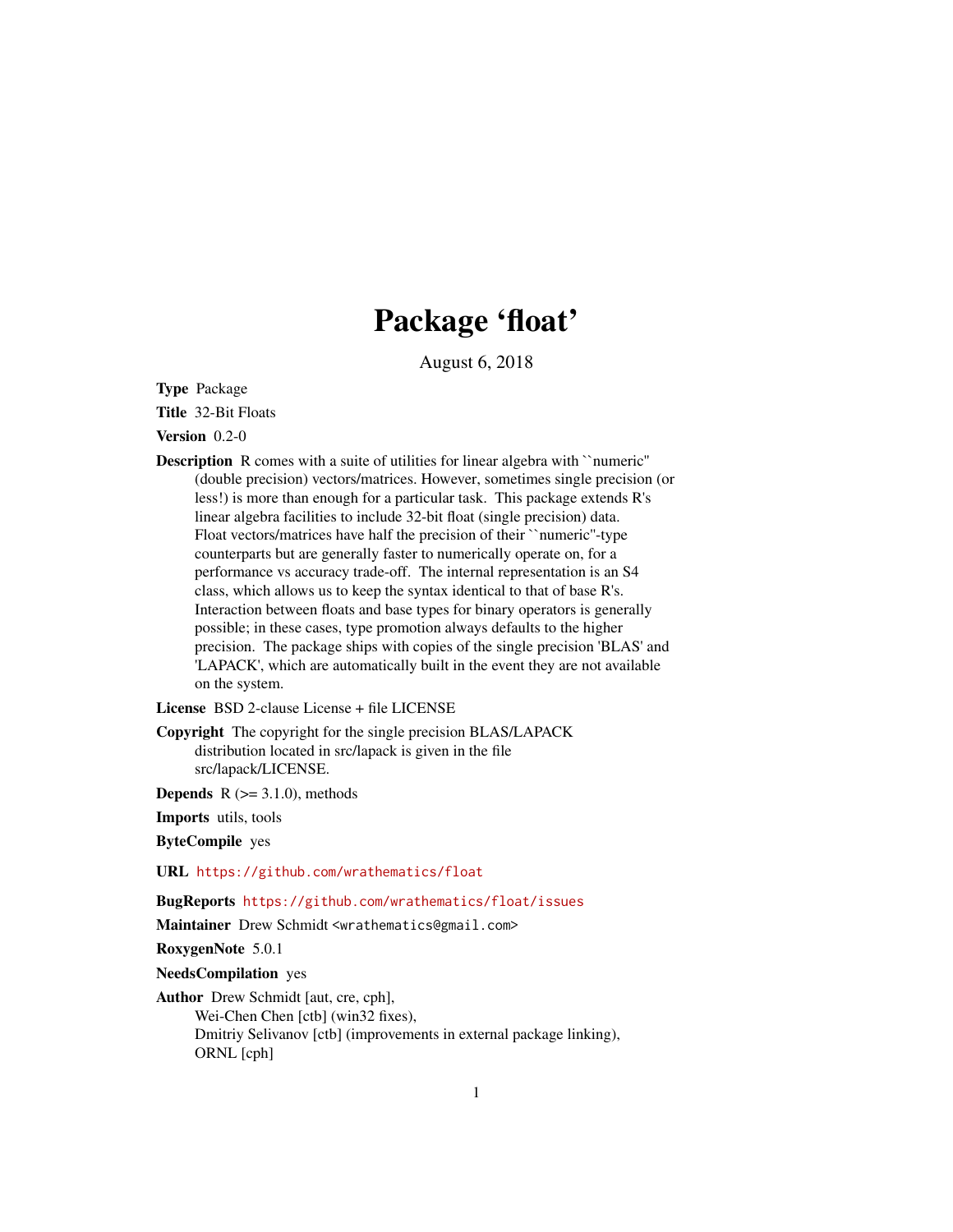Repository CRAN Date/Publication 2018-08-06 13:00:13 UTC

# R topics documented:

| 3              |
|----------------|
| $\overline{3}$ |
| $\overline{4}$ |
| $\overline{7}$ |
| 8              |
| 9              |
| 10             |
| 10             |
| 11             |
| 12             |
| 13             |
| 13             |
| 15             |
| 16             |
| 16             |
| 17             |
| 18             |
| 19             |
| 20             |
| 20             |
| 21             |
| 22             |
| 22             |
| 23             |
| 24             |
| 25             |
| 26             |
| 26             |
| 27             |
| 28             |
| 29             |
| 29<br>qr       |
| 30             |
| 31             |
| 32             |
| 33             |
| 34             |
| 34             |
| 35             |
| 36             |
| 37             |
| 37             |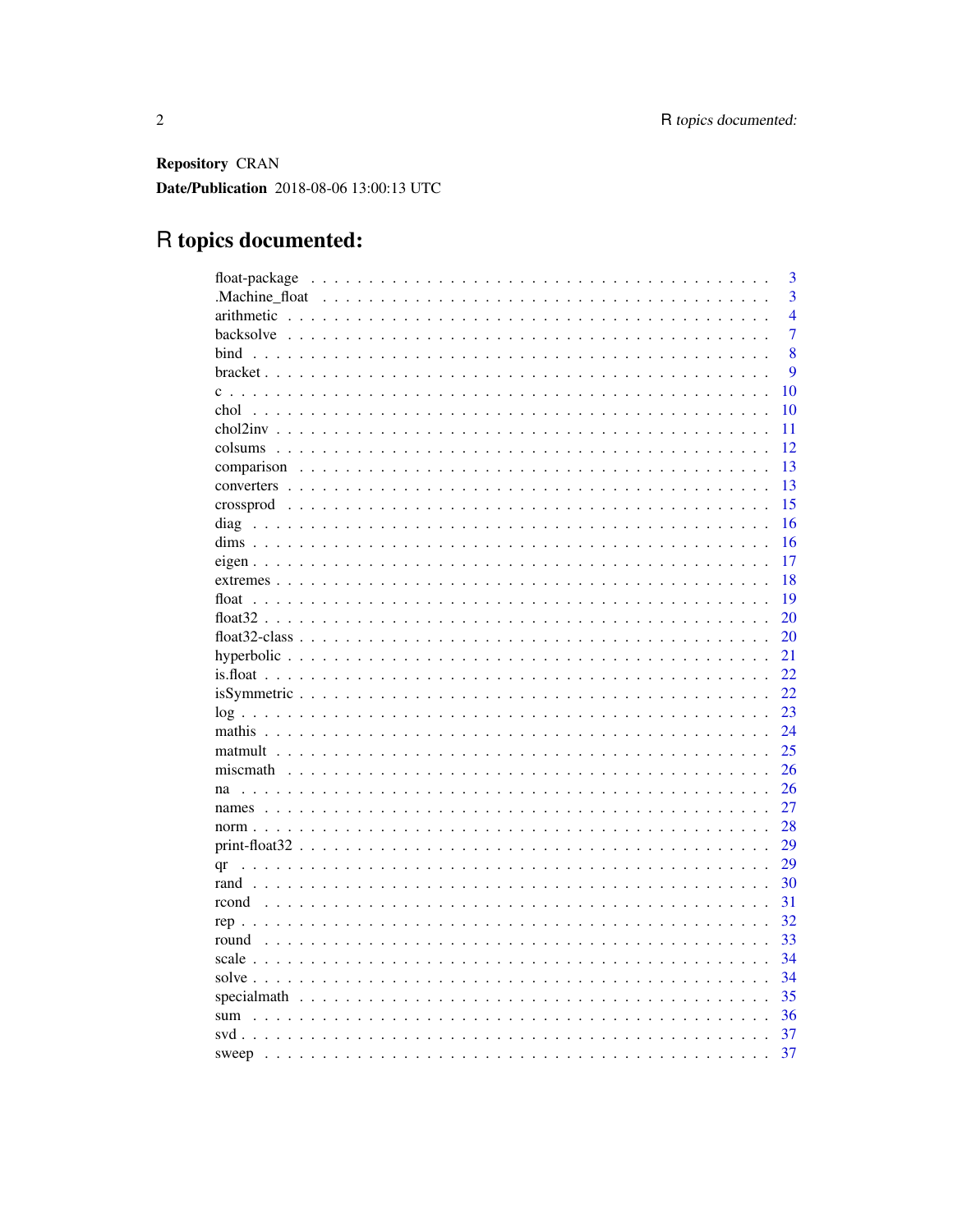# <span id="page-2-0"></span>float-package 3

| Index |  |  |  |  |  |  |  |  |  |  |  |  |  |  |  |  |  |  |  |  |  |  |  |
|-------|--|--|--|--|--|--|--|--|--|--|--|--|--|--|--|--|--|--|--|--|--|--|--|
|       |  |  |  |  |  |  |  |  |  |  |  |  |  |  |  |  |  |  |  |  |  |  |  |

float-package *32-Bit Floats*

#### Description

R comes with a suite of utilities for linear algebra with "numeric" (double precision) vectors/matrices. However, sometimes single precision (or less!) is more than enough for a particular task. This package extends R's linear algebra facilities to include 32-bit float (single precision) data. Float vectors/matrices have half the precision of their "numeric"-type counterparts but are generally faster to numerically operate on, for a performance vs accuracy trade-off. The internal representation is an S4 class, which allows us to keep the syntax identical to that of base R's. Interaction between floats and base types for binary operators is generally possible; in these cases, type promotion always defaults to the higher precision. The package ships with copies of the single precision 'BLAS' and 'LAPACK', which are automatically built in the event they are not available on the system.

#### Author(s)

Drew Schmidt

.Machine\_float *Numerical characteristics of the machine for floats.*

#### Description

A global variable containing the float (single precision) analogues of much of the double precision details of .Machine.

#### Usage

.Machine

#### Details

.Machine\_float

Values are taken directly from float.h.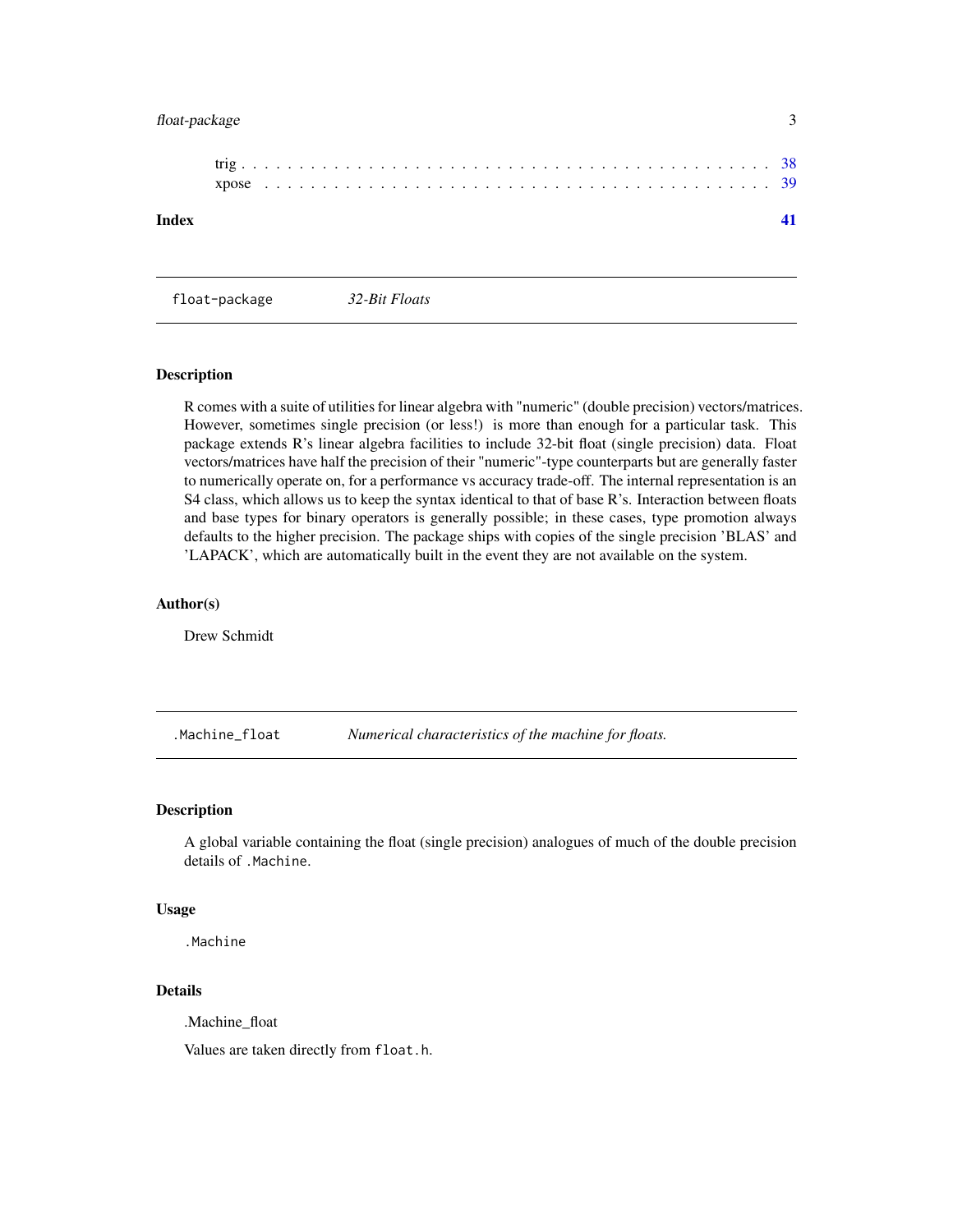#### 4 arithmetic contract of the contract of the contract of the contract of the contract of the contract of the contract of the contract of the contract of the contract of the contract of the contract of the contract of the c

#### Value

A list containing:

- float.eps epsilon
- float.xmin smallest non-zero float
- float.xmax largest non-inf float
- float.base radix
- float.digits the number of bits for the sign+significand
- float.exponent number of bits for the exponent
- float.min.exp "largest negative" (smallest) integer for the exponent that generates a normalized floating-point number
- float.max.exp largest integer for the exponent that generates a normalized floating-point number

arithmetic *arithmetic*

# Description

Binary arithmetic numeric/float matrices.

```
## S4 method for signature 'float32, float32'
e1 + e2
## S4 method for signature 'float32, float32'
e1 * e2
## S4 method for signature 'float32, float32'
e1 - e2
## S4 method for signature 'float32, float32'
e1 / e2
## S4 method for signature 'float32, float32'
e1 ^ e2
## S4 method for signature 'float32,BaseLinAlg'
e1 + e2
## S4 method for signature 'float32,BaseLinAlg'
e1 * e2
## S4 method for signature 'float32,BaseLinAlg'
```
<span id="page-3-0"></span>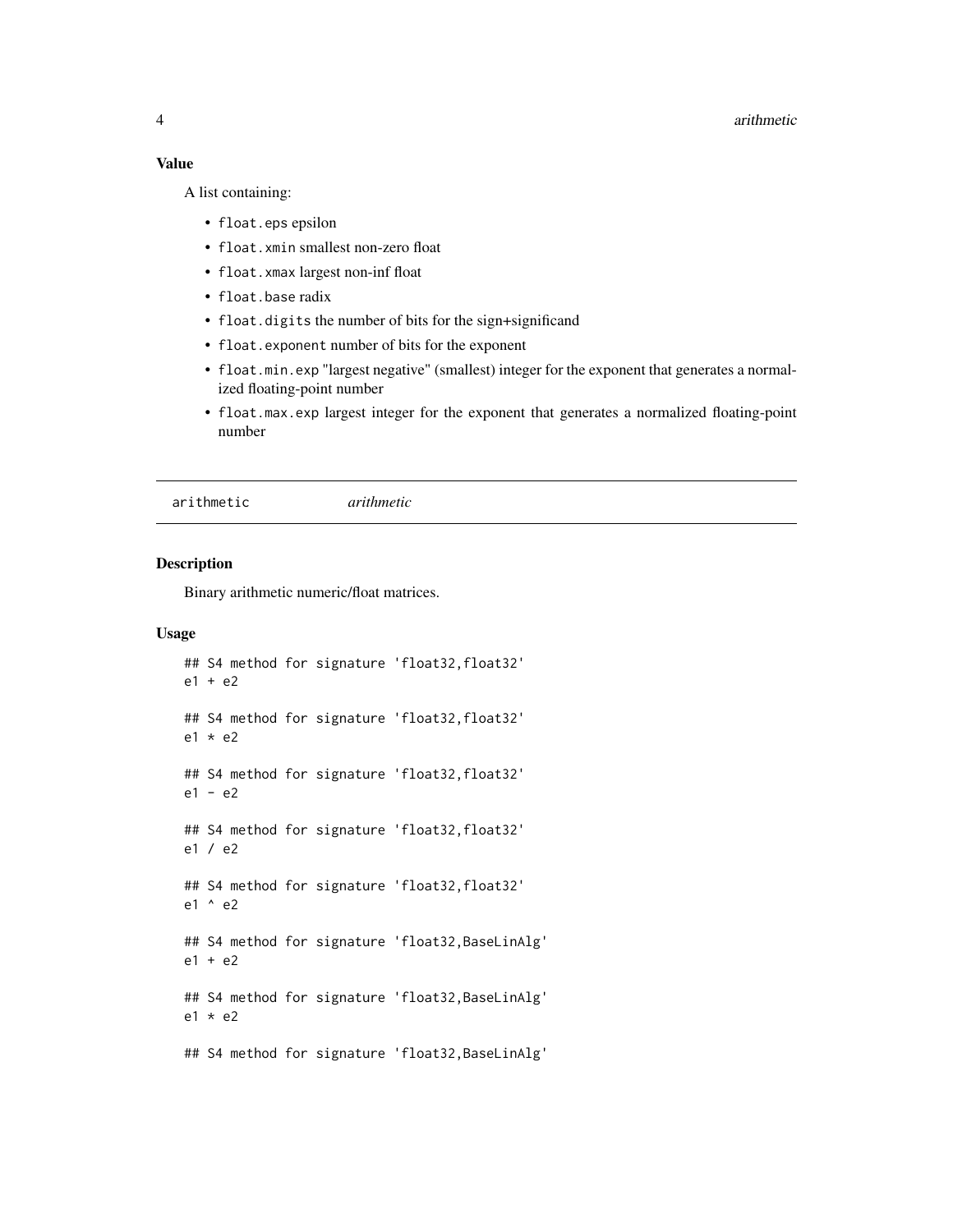#### arithmetic 5

e1 - e2 ## S4 method for signature 'float32, BaseLinAlg' e1 / e2 ## S4 method for signature 'float32, BaseLinAlg' e1 ^ e2 ## S4 method for signature 'BaseLinAlg,float32' e1 + e2 ## S4 method for signature 'BaseLinAlg, float32' e1 \* e2 ## S4 method for signature 'BaseLinAlg,float32' e1 - e2 ## S4 method for signature 'BaseLinAlg, float32' e1 / e2 ## S4 method for signature 'BaseLinAlg,float32' e1 ^ e2 ## S4 method for signature 'float32, float32' e1 < e2 ## S4 method for signature 'float32, float32'  $e1 \leq e2$ ## S4 method for signature 'float32, float32'  $e1 == e2$ ## S4 method for signature 'float32, float32' e1 > e2 ## S4 method for signature 'float32, float32'  $e1$  >=  $e2$ ## S4 method for signature 'float32, BaseLinAlg' e1 < e2 ## S4 method for signature 'float32, BaseLinAlg'  $e1 \leq e2$ ## S4 method for signature 'float32,BaseLinAlg'  $e1 == e2$ ## S4 method for signature 'float32,BaseLinAlg'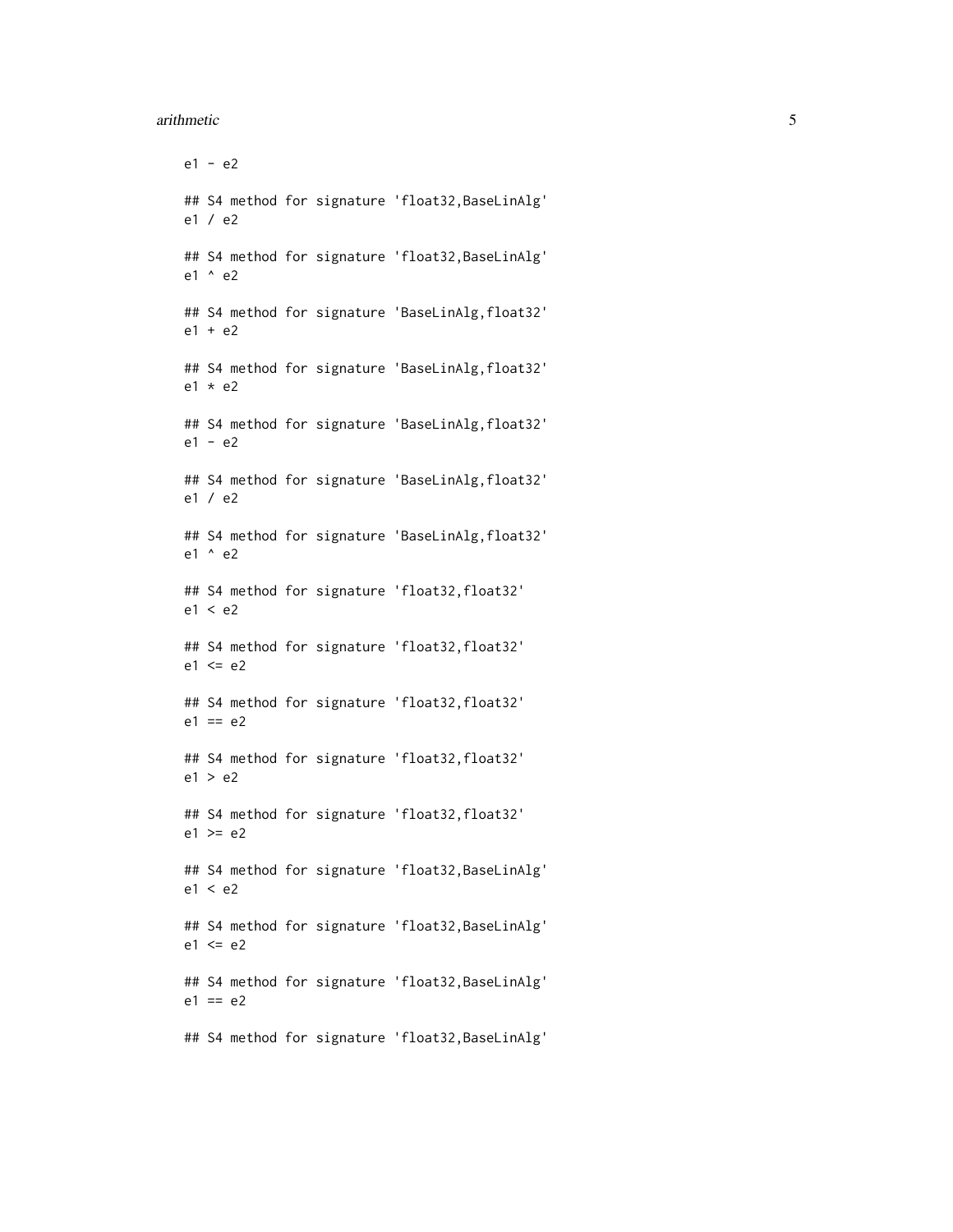#### 6 arithmetic contract of the contract of the contract of the contract of the contract of the contract of the contract of the contract of the contract of the contract of the contract of the contract of the contract of the c

```
e1 > e2
## S4 method for signature 'float32,BaseLinAlg'
e1 >= e2## S4 method for signature 'BaseLinAlg, float32'
e1 < e2
## S4 method for signature 'BaseLinAlg,float32'
e1 \leq e2
## S4 method for signature 'BaseLinAlg,float32'
e1 == e2## S4 method for signature 'BaseLinAlg,float32'
e1 > e2
## S4 method for signature 'BaseLinAlg, float32'
e1 >= e2
```
# Arguments

e1, e2 Numeric/float vectors/matrices.

#### Value

A matrix of the same type as the highest precision input.

#### Examples

library(float)

```
s1 = flrunif(5, 5)s2 = flrunif(5, 5)x = matrix(1:25, 5)s1 + s2 # float
typeof(x) # integer
x + s2 # floatstorage.mode(x) = "double"x + s2 # double
```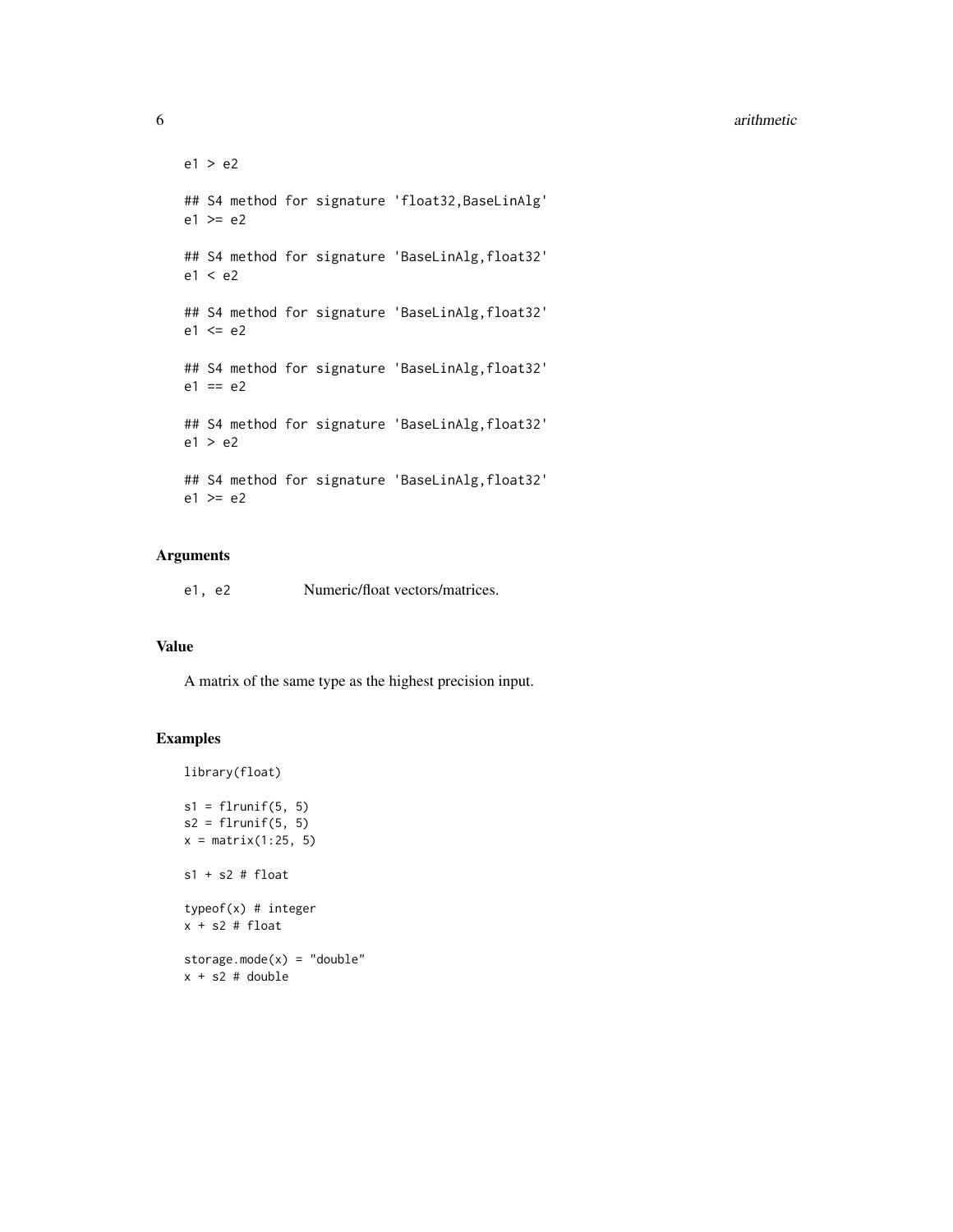<span id="page-6-0"></span>

#### Description

Solve a triangular system.

#### Usage

```
## S4 method for signature 'float32,float32'
backsolve(r, x, k = ncol(r), upper.tri = TRUE,
  transpose = FALSE)
## S4 method for signature 'float32,BaseLinAlg'
backsolve(r, x, k = ncol(r),upper.tri = TRUE, transpose = FALSE)
## S4 method for signature 'BaseLinAlg,float32'
backsolve(r, x, k = \text{ncol}(r),
  upper.tr_i = TRUE, transpose = FALSE)## S4 method for signature 'float32, float32'
forwardsolve(1, x, k = \text{ncol}(1),upper.tri = FALSE, transpose = FALSE)
## S4 method for signature 'float32,BaseLinAlg'
forwardsolve(1, x, k = \text{ncol}(1),upper.tri = FALSE, transpose = FALSE)
## S4 method for signature 'BaseLinAlg,float32'
forwardsolve(1, x, k = \text{ncol}(1),
```
upper.tri = FALSE, transpose = FALSE)

#### Arguments

| r. l      | A triangular coefficients matrix.                                                                           |
|-----------|-------------------------------------------------------------------------------------------------------------|
| x         | The right hand sides.                                                                                       |
| k         | The number of equations (columns of $r + rows$ of x) to use.                                                |
| upper.tri | Should the upper triangle be used? (if not the lower is)                                                    |
| transpose | Should the transposed coefficients matrix be used? More efficient than manually<br>transposing with $t()$ . |

# Examples

library(float)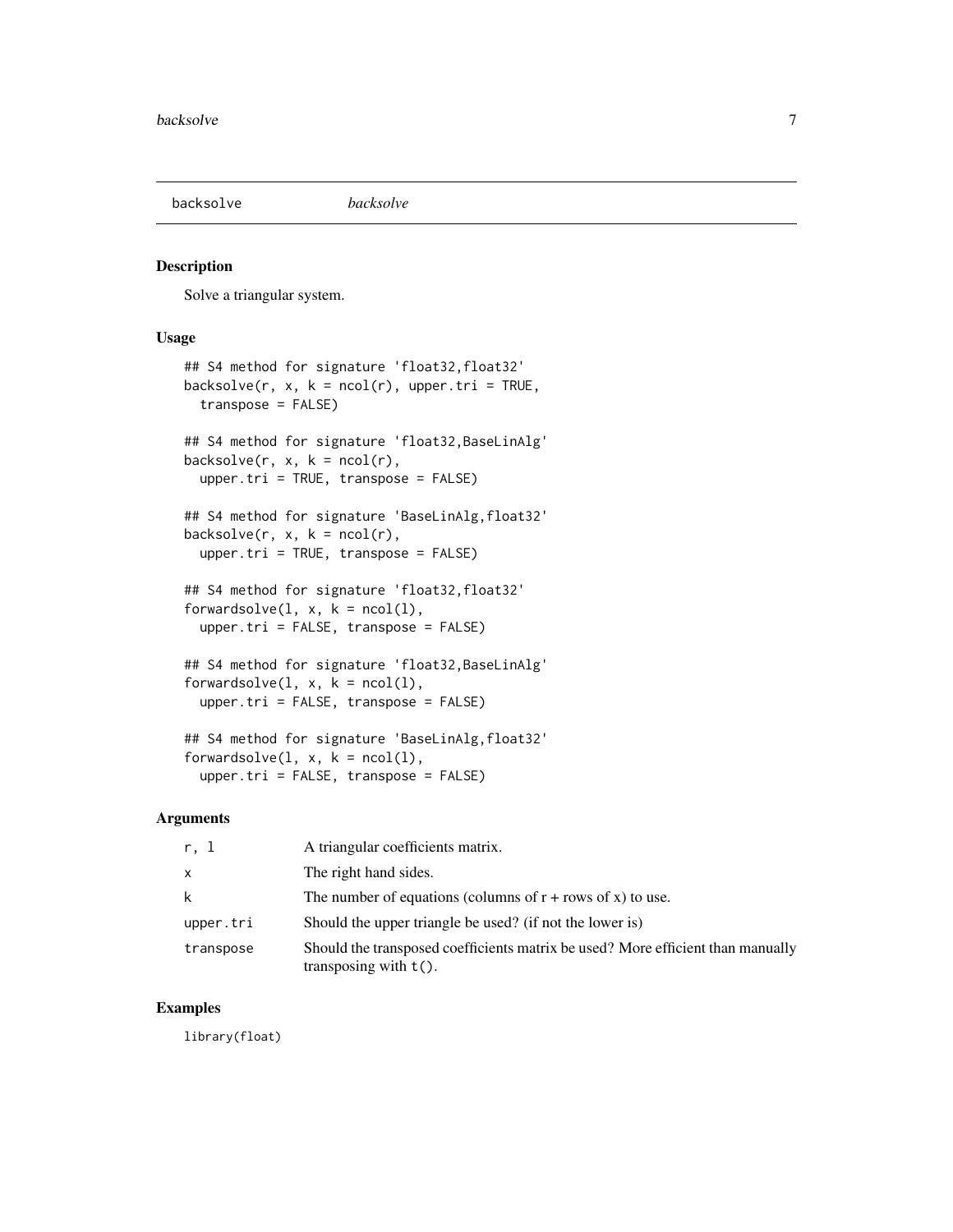```
s = flrunif(10, 3)cp = crossprod(s)y = f1(1:3)backsolve(cp, y)
```
bind *rbind*

# Description

rbind() and cbind() for floats.

# Usage

```
## S3 method for class 'float32'
rbind(..., deparse.level = 1)## S3 method for class 'float32'
cbind(..., deparse.level = 1)
```
#### Arguments

... vectors or matrices (numeric or float) deparse.level ignored

# Value

A matrix of the same type as the highest precision input.

### Examples

```
library(float)
x = f1(matrix(1:10, 5))rbind(x, x)
cbind(x, x)
```
<span id="page-7-0"></span>8 bind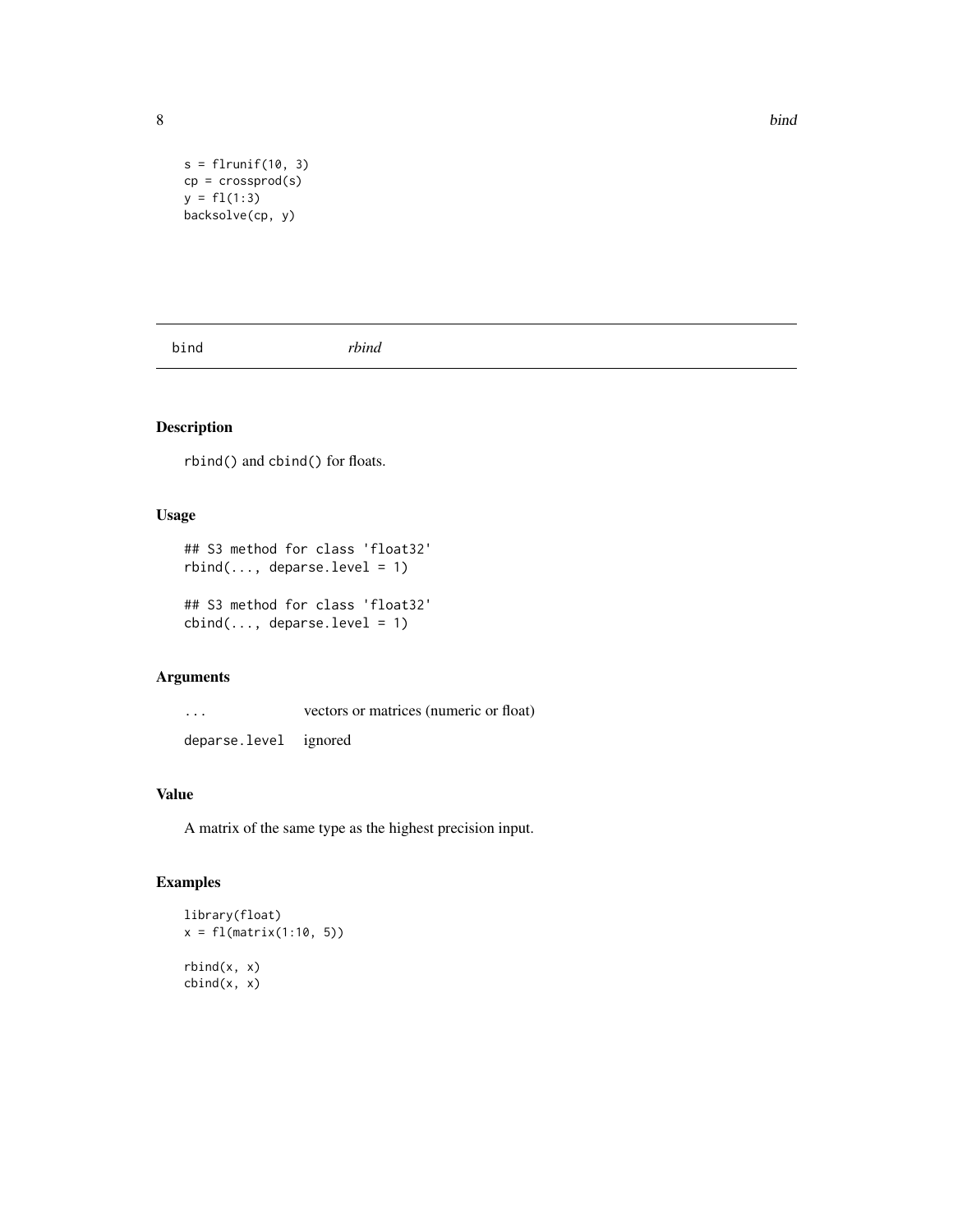<span id="page-8-0"></span>bracket *Extract*

### Description

Extract subsets of a float vector/matrix.

### Usage

## S4 method for signature 'float32' x[i, j, drop = TRUE]

## S4 replacement method for signature 'float32'  $x[i, j, ...] \leftarrow$  value

# Arguments

| $\mathsf{x}$   | A float vector/matrix.                                                                                                                                               |
|----------------|----------------------------------------------------------------------------------------------------------------------------------------------------------------------|
| $i, j, \ldots$ | The indices. Most combinations of integer/double/logical values will be treated<br>the same as R does. One major difference is that NA values will not be tolerated. |
| drop           | Logical. If TRUE, single column matrices will be treated as one-dimensional<br>vectors.                                                                              |
| value          | The replacement value.                                                                                                                                               |

#### Value

A float vector/matrix.

### Examples

```
## Not run:
library(float)
s = flrunif(10, 3)s[, -1]
s[c(1, 3, 5, 7), 1:2]
```
## End(Not run)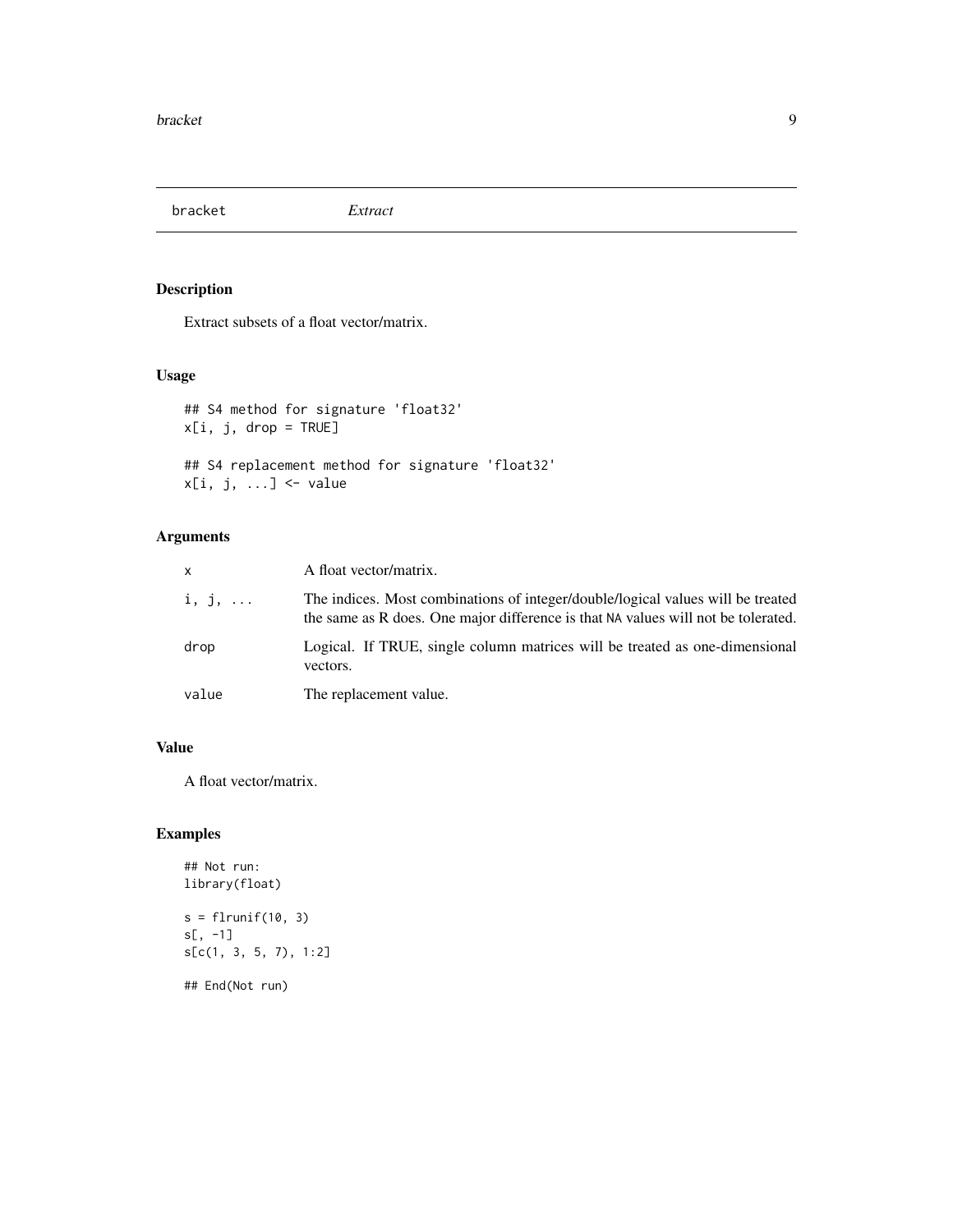<span id="page-9-0"></span>c *c*

### Description

Combine float/numeric vector(s)/matri[x|ces].

### Usage

## S4 method for signature 'float32'  $c(x, \ldots)$ 

### Arguments

|          | A float matrix.                                              |
|----------|--------------------------------------------------------------|
| $\cdots$ | Additional elements (numeric/float vectors/matrices) to sum. |

#### Value

A matrix of the same type as the highest precision input.

# Examples

```
library(float)
x = \text{flrunif}(10, 3)c(x, NA, 1L)
```
chol *chol*

# Description

Cholesky factorization for a float vector/matrix.

### Usage

```
## S4 method for signature 'float32'
chol(x)
```
### Arguments

x A float vector/matrix.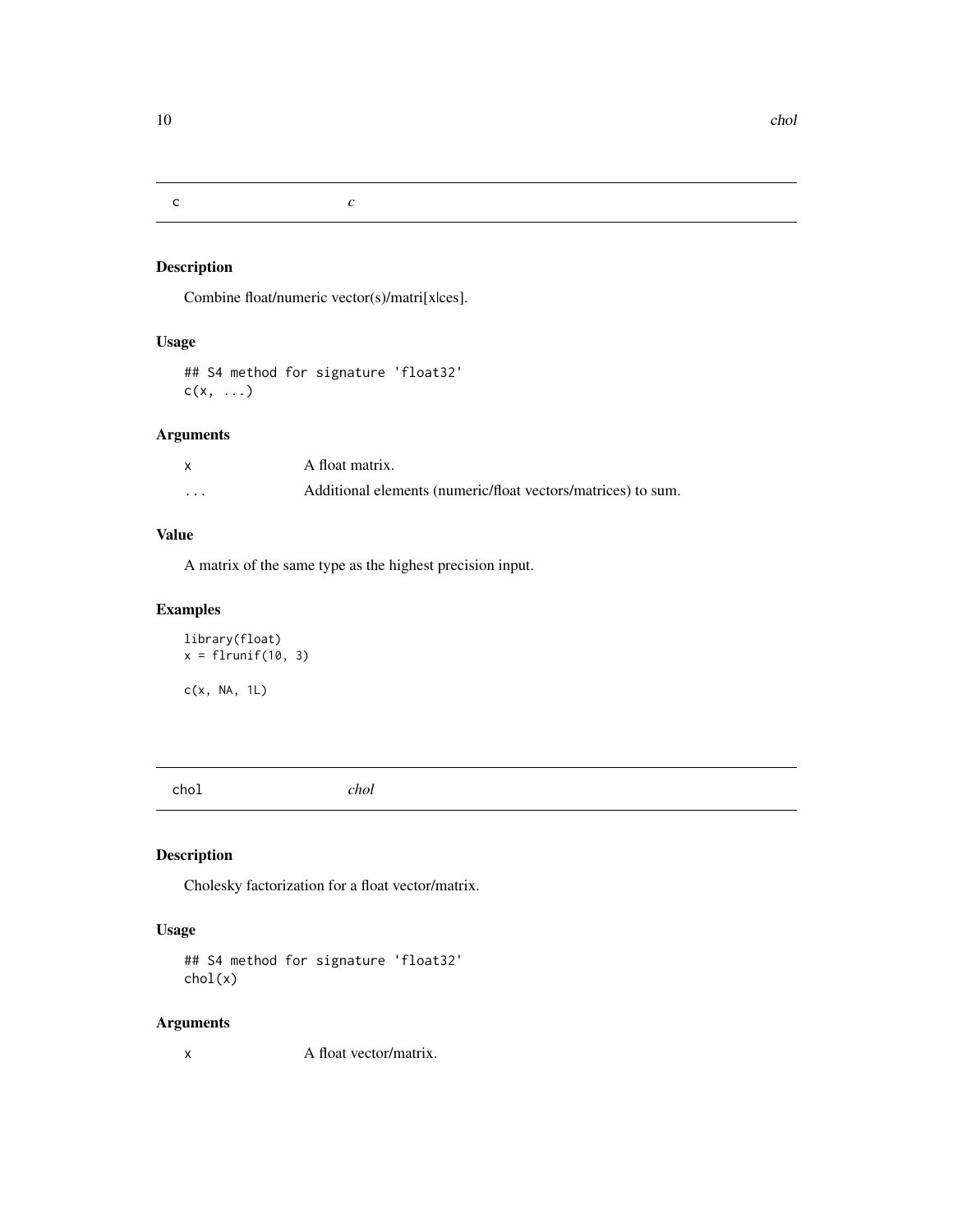#### <span id="page-10-0"></span>chol2inv 11

# Value

A float vector/matrix.

# Examples

library(float)

```
s = flrunif(10, 3)cp = crossprod(s)chol(cp)
```

|--|--|

# Description

Return the inverse of the original matrix using the Cholesky factorization of a float vector/matrix.

### Usage

## S4 method for signature 'float32'  $chol2inv(x, size = NCOL(x), LINPACK = FALSE)$ 

# Arguments

| x              | A float vector/matrix.        |
|----------------|-------------------------------|
| size           | The number of columns to use. |
| <b>LINPACK</b> | Ignored.                      |

#### Value

A float vector/matrix.

# Examples

```
library(float)
```

```
s = flrunif(10, 3)cp = crossprod(s)cp %*% chol2inv(chol(cp))
```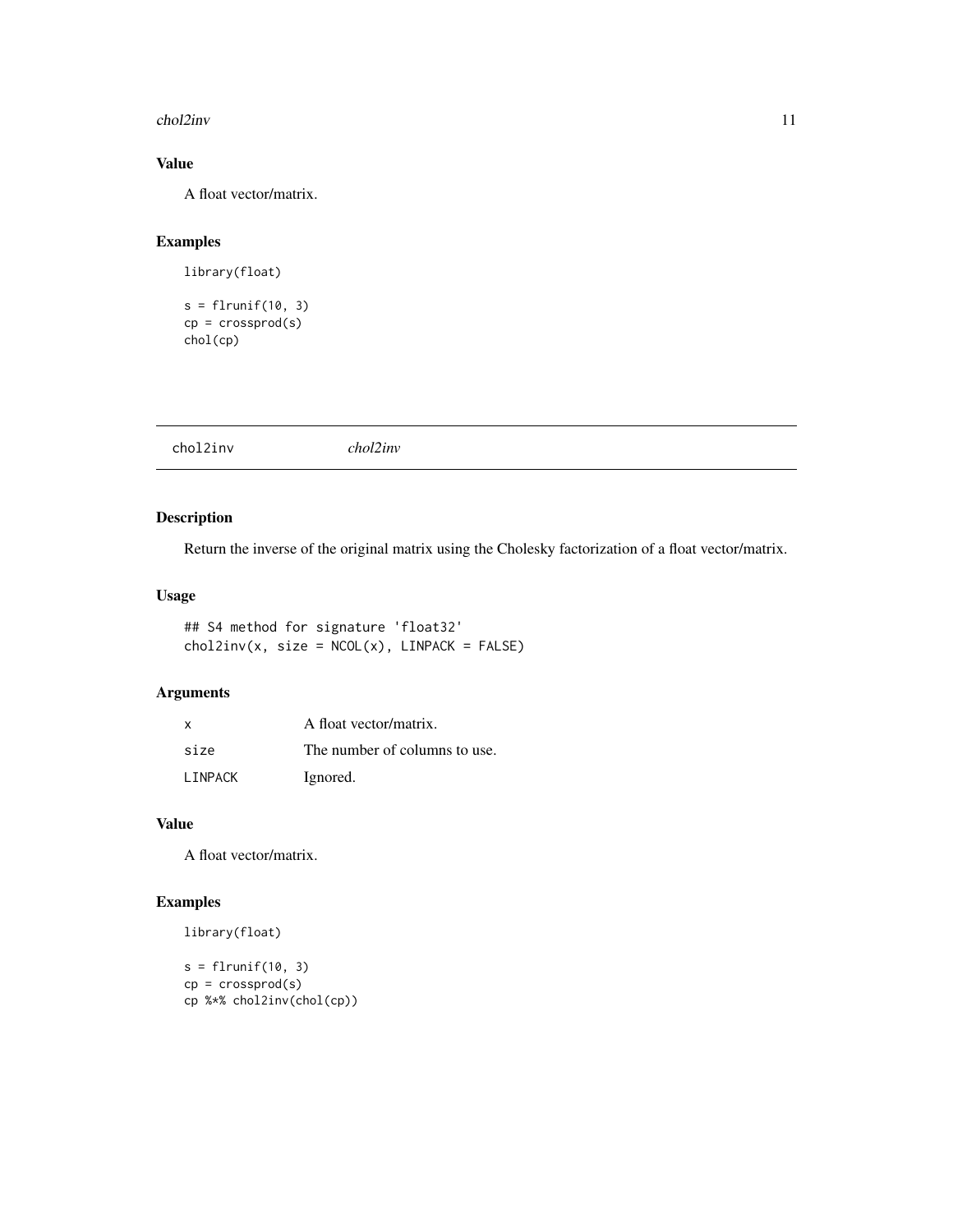<span id="page-11-0"></span>

### Description

Row and columns sums/means.

#### Usage

```
## S4 method for signature 'float32'
colSums(x, na.rm = FALSE, dims = 1)## S4 method for signature 'float32'
rowsums(x, na.rm = FALSE, dims = 1)## S4 method for signature 'float32'
colMeans(x, na.rm = FALSE, dims = 1)## S4 method for signature 'float32'
rowMeans(x, na.rm = FALSE, dims = 1)
```
#### Arguments

|       | A float vector/matrix.                                                     |
|-------|----------------------------------------------------------------------------|
| na.rm | Should missing values be removed?                                          |
| dims  | Ignored. Be honest, you've never even used this argument before, have you? |

#### Value

A matrix of the same type as the highest precision input.

# Examples

library(float)  $s = flrunif(5, 3)$ rowSums(s) colSums(s)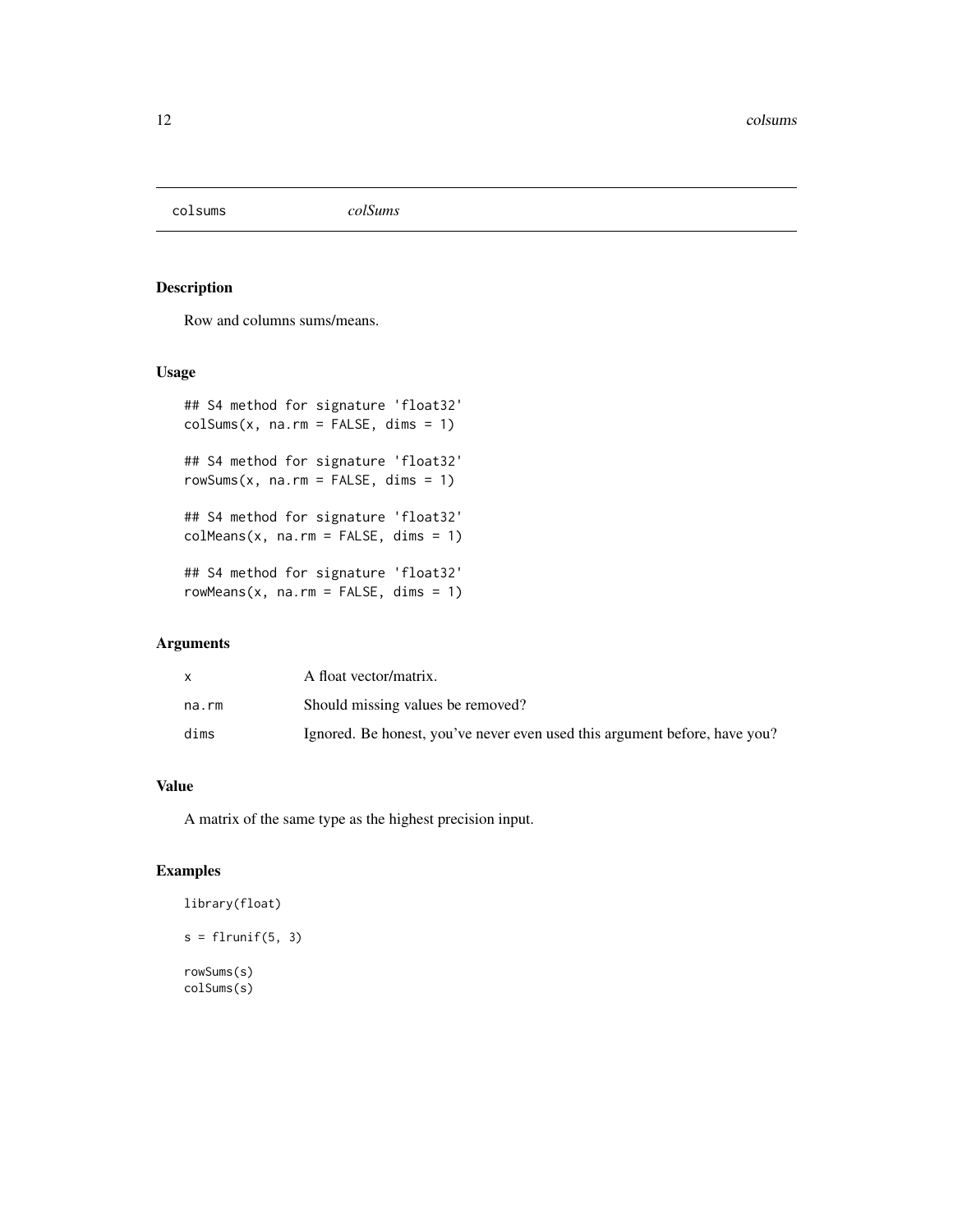<span id="page-12-0"></span>comparison *comparison*

#### Description

Binary comparison operators for numeric/float matrices.

#### Arguments

e1, e2 Numeric/float vectors/matrices.

# Value

A vector/matrix of logicals.

#### Examples

```
## Not run:
library(float)
s = flrunif(5, 5)x = matrix(1:25, 5)s > x
s \leq \emptyset## End(Not run)
```
converters *converters*

# Description

Convert between a numeric vector/matrix and a float vector/matrix.

```
fl(x, strict = FALSE)dbl(x, strict = FALSE)
int(x, strict = FALSE)as.float(x, strict = FALSE)## S3 method for class 'float32'
as.double(x, ...)
```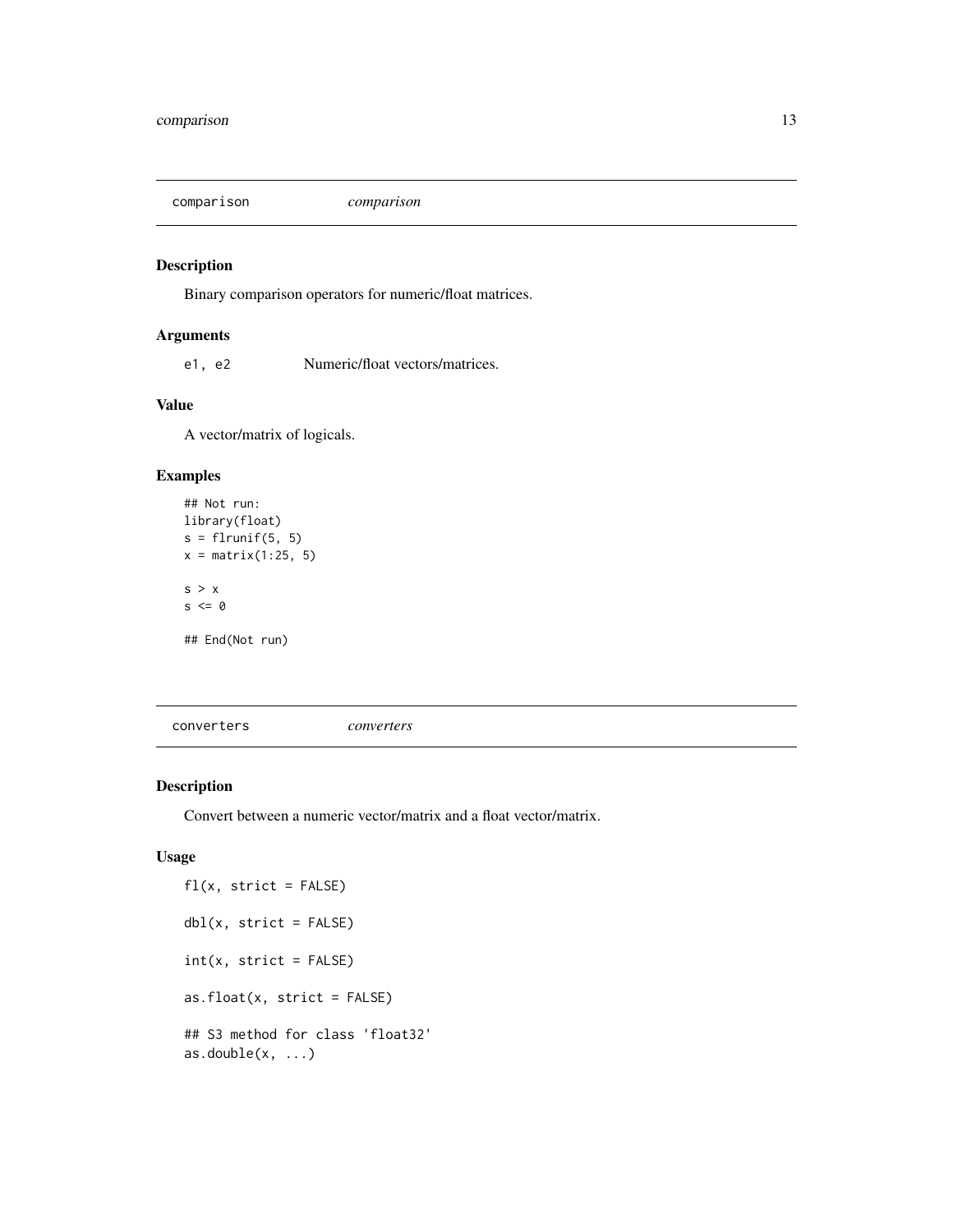```
## S3 method for class 'float32'
as.integer(x, ...)
## S4 method for signature 'float32'
as.numeric(x, \ldots)## S3 method for class 'float32'
as.vector(x, \text{ mode} = "any")## S3 method for class 'float32'
as.matrix(x, \ldots)## S4 method for signature 'float32'
typeof(x)
## S4 method for signature 'float32'
storage.mode(x)
```
# Arguments

|        | A numeric or float vector/matrix.                                                                            |
|--------|--------------------------------------------------------------------------------------------------------------|
| strict | Should the function error if given the wrong kind of input? Otherwise it just<br>silently returns the input. |
| mode.  | Ignored.                                                                                                     |

# Details

fl(),  $int()$ , and dbl() are shorthand for as.float(), as.integer(), and as.double(), respectively.

#### Value

The data stored in the type of whatever was asked for (the opposite of the input).

### Examples

```
library(float)
x = matrix(1:30, 10, 3)
s = f1(x)y = dbl(s)all.equal(x, y)
```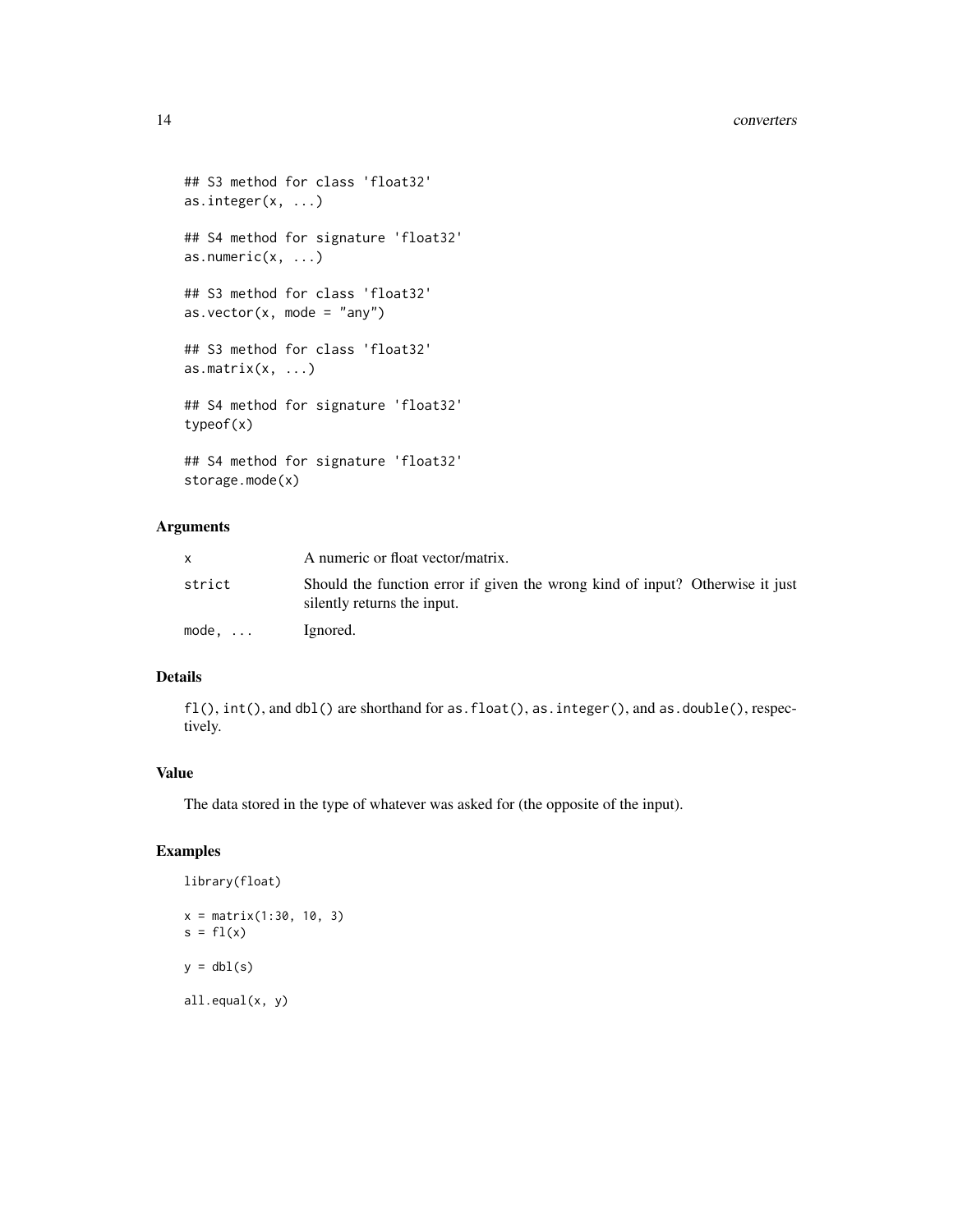<span id="page-14-0"></span>crossprod *crossprod*

### Description

Croddproducts.

### Usage

```
## S4 method for signature 'Mat'
crossprod(x, y = NULL)
```

```
## S4 method for signature 'Mat'
tcrossprod(x, y = NULL)
```
### Arguments

| x   | A float vector/matrix.                  |
|-----|-----------------------------------------|
| - V | Either NULL, or a numeric/float matrix. |

# Details

If y is a numeric matrix, then x will be promoted to a numeric matrix, and the return will therefore be numeric (not float).

#### Value

A float matrix (unless y is numeric; see details section).

#### Examples

```
library(float)
s = flrunif(10, 3)
```
crossprod(s) tcrossprod(s)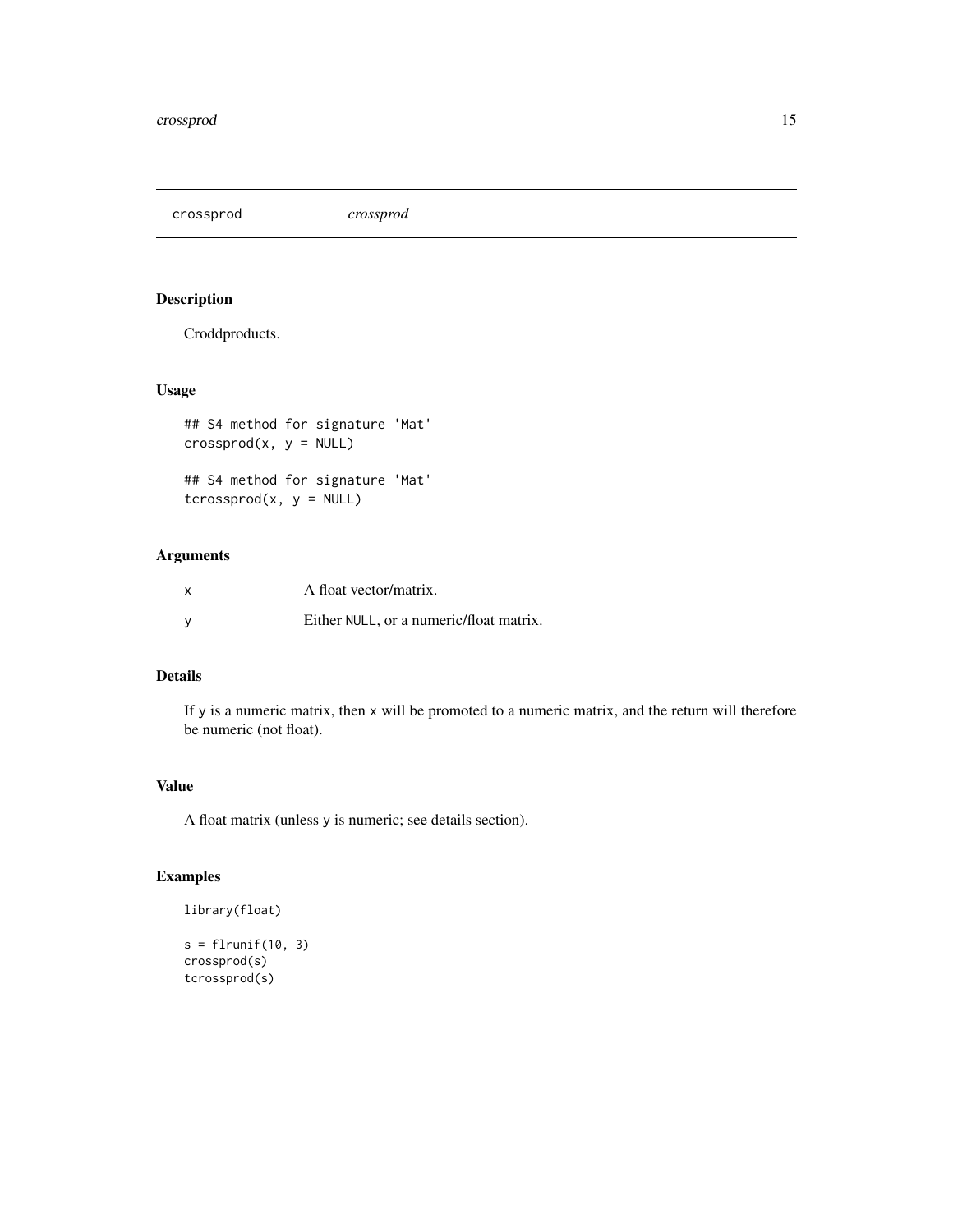<span id="page-15-0"></span>diag *diag*

### Description

Methods for getting the diagonal of a float matrix, or constructing a float matrix given a float vector.

# Usage

```
## S4 method for signature 'float32'
diag(x = 1, nrow, ncol)
```
### Arguments

|            | A float vector (create a diagonal matrix) or matrix (get its diagonal). |
|------------|-------------------------------------------------------------------------|
| nrow. ncol | As in base $R$ 's diag().                                               |

# Value

A float vector or matrix, depending on the input.

#### Examples

```
library(float)
s = flrunif(10, 3)s
diag(s)
diag(diag(s))
```
dims *dim*

# Description

Dimension information for a float vector/matrix.

```
## S4 method for signature 'float32'
nrow(x)
## S4 method for signature 'float32'
ncol(x)
```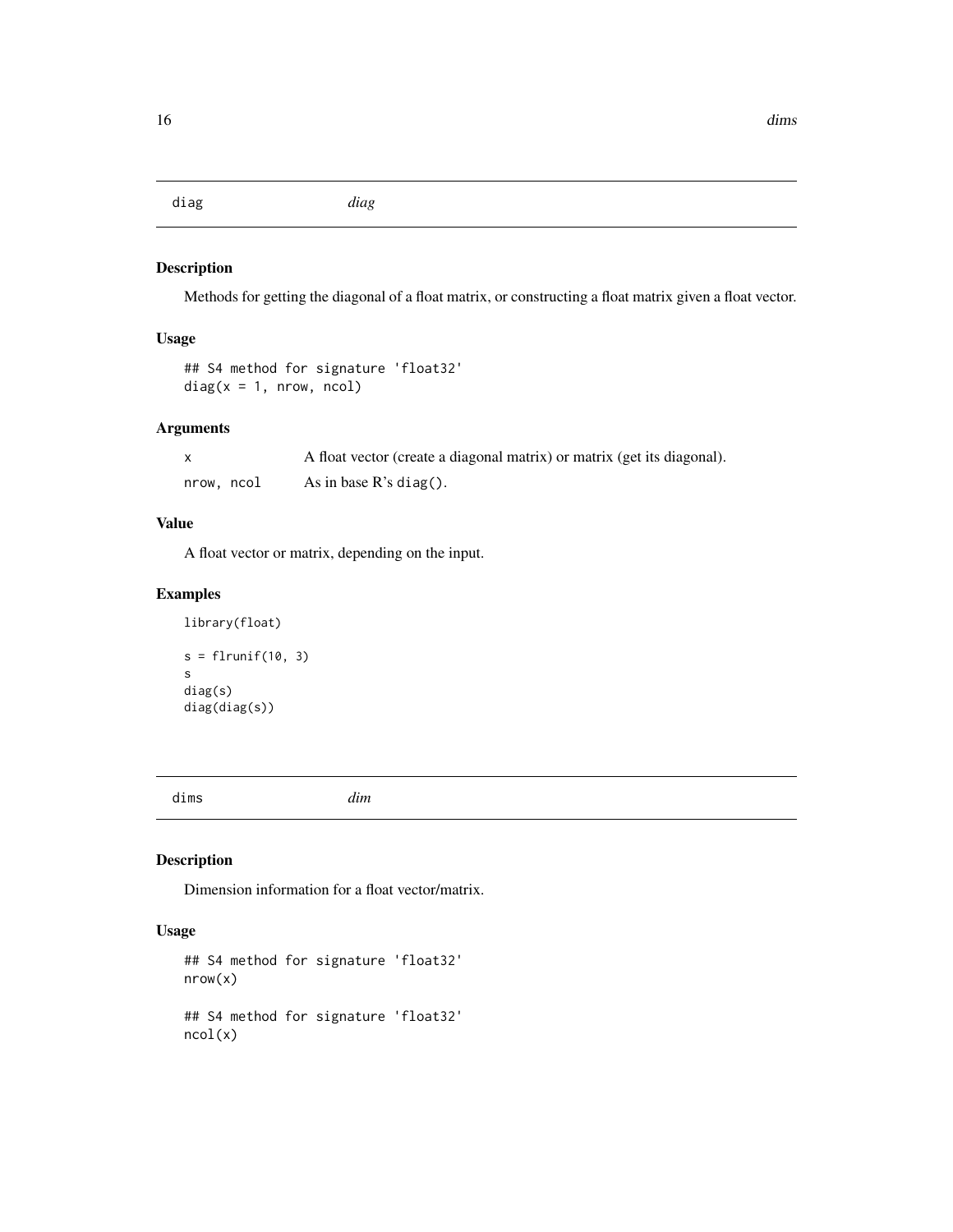#### <span id="page-16-0"></span>eigen aan de Santa Groepen († 1798). De westen de westen de steedste koning en de steedste koning van de steed

```
## S4 method for signature 'float32'
NROW(x)
## S4 method for signature 'float32'
NCOL(x)
## S4 method for signature 'float32'
dim(x)
## S4 method for signature 'float32'
length(x)
## S4 replacement method for signature 'float32'
dim(x) <- value
```
# Arguments

| X     | A float vector/matrix.                             |
|-------|----------------------------------------------------|
| value | The right hand side for the "setter" $(dim < -)$ . |

#### Value

The requested integer values.

#### Examples

```
library(float)
s = flrunif(10, 3)dim(s)
nrow(s)
ncol(s)
```
eigen *eigen*

# Description

Solve a system of equations or invert a float matrix.

```
## S4 method for signature 'float32'
eigen(x, symmetric, only.values = FALSE,
 EISPACK = FALSE)
```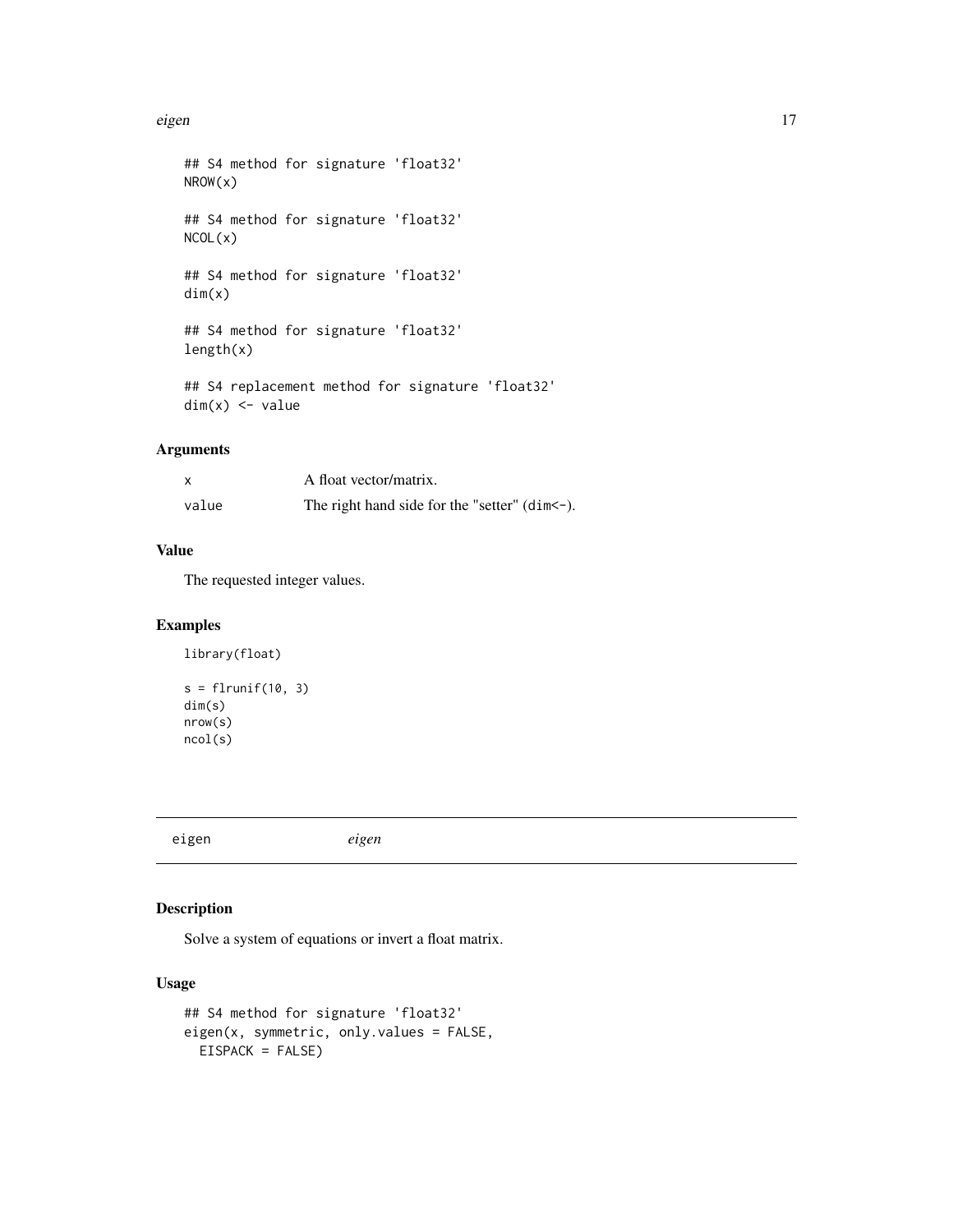18 extremes

#### Arguments

| $\mathsf{x}$ | A float vector/matrix.                                                                                                                                  |
|--------------|---------------------------------------------------------------------------------------------------------------------------------------------------------|
| symmetric    | Is the matrix symmetric? If not, it will be tested for symmetry with $isSymmetric()$ .<br>Note that only symmetric matrices are supported at this time. |
| only.values  | Should only the values (and not the vectors) be returned?                                                                                               |
| EISPACK      | Ignored.                                                                                                                                                |

#### Value

A list containing the values and optionally vectors, each stored as floats.

#### Examples

```
library(float)
s = flrunif(10, 3)cp = crossprod(s)eigen(cp)
```
extremes *extremes*

# Description

Min/max values for any combination of float/numeric vector(s)/matri[x|ces].

#### Usage

```
## S4 method for signature 'float32'
min(x, ..., na.rm = FALSE)## S4 method for signature 'float32'
max(x, ..., na.rm = FALSE)## S4 method for signature 'float32'
which.min(x)
## S4 method for signature 'float32'
which.max(x)
```
# Arguments

|                         | A float matrix.                                              |
|-------------------------|--------------------------------------------------------------|
| $\cdot$ $\cdot$ $\cdot$ | Additional elements (numeric/float vectors/matrices) to sum. |
| na.rm                   | should NA's be removed?                                      |

<span id="page-17-0"></span>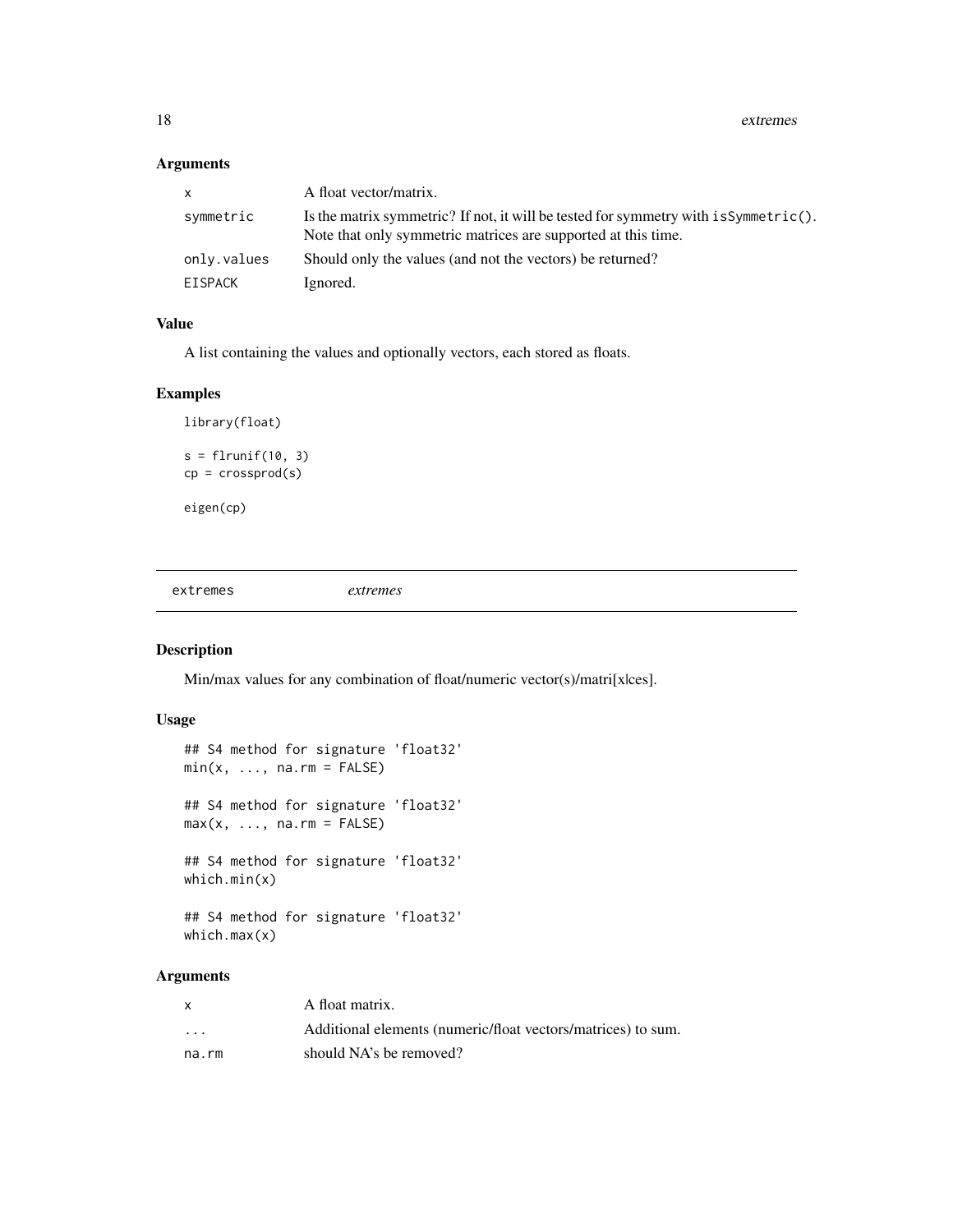#### <span id="page-18-0"></span>float 19

# Details

If there are any elements in ..., all elements in the list will first be summed in their native precision, then converted to double precision so they can be combined with base::sum(). The final result will be cast to single precision if ... contains only integer and/or float objects. Otherwise, the return will be double precision.

#### Value

A single value.

#### Examples

```
library(float)
x = flrunif(10, 3)min(x)
min(x, 1)
```

| loat | float |  |  |
|------|-------|--|--|
|      |       |  |  |

#### Description

An analogue to integer() and double() for preallocation.

#### Usage

 $float(length = 0, nrow, ncol)$ 

#### Arguments

| length     | Input data of type integer.                                                   |
|------------|-------------------------------------------------------------------------------|
| nrow, ncol | Number of rows/columns if a matrix return is desired. See details section for |
|            | more information.                                                             |

#### Details

If both of nrow and ncol are specified, then length is ignored, and the retor is a matrix. If one (but not the other) of nrow or ncol is given, then the function errors. Otherwise, a vector of length length is returned.

#### Value

A float vector/matrix of 0's.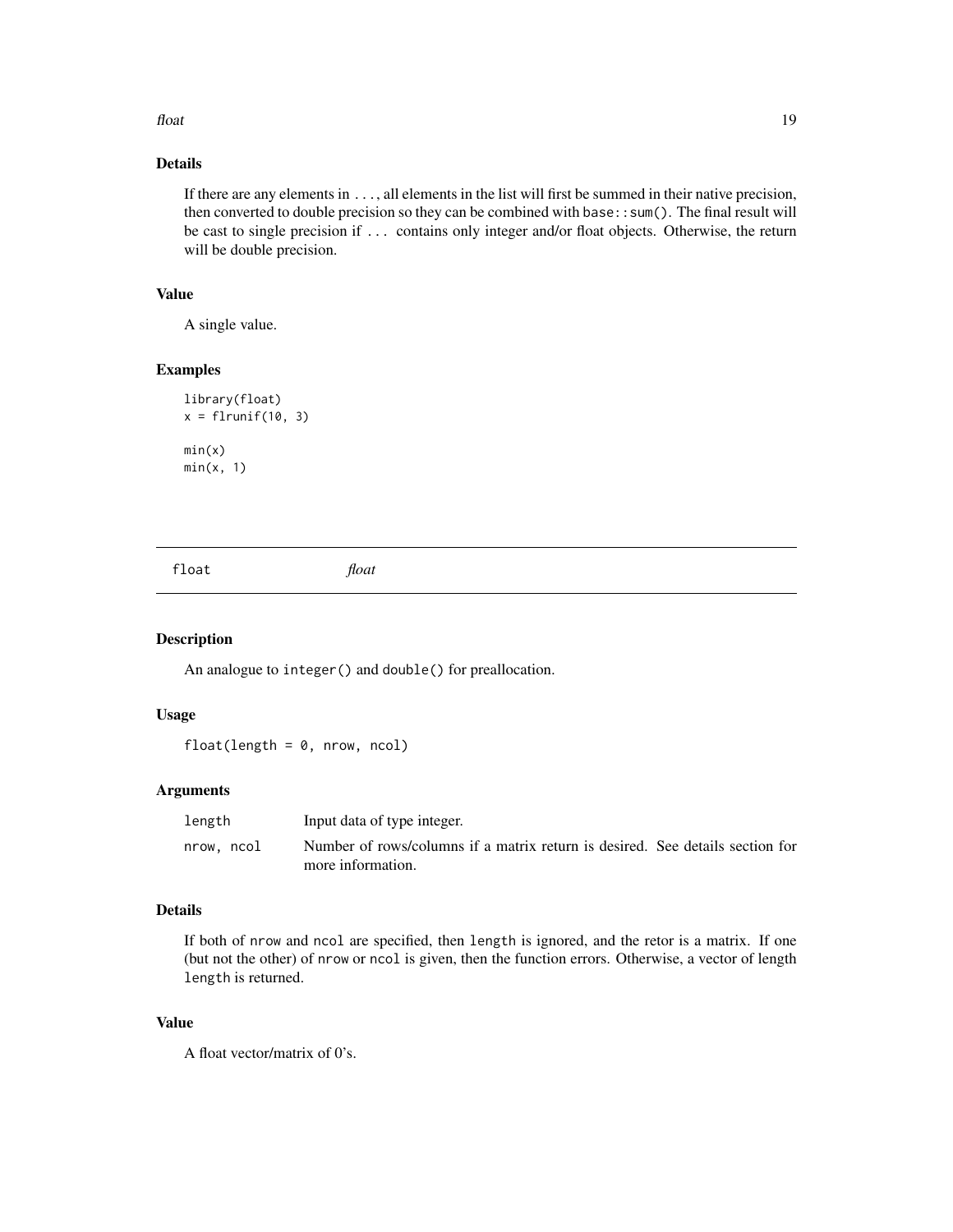#### Examples

library(float)

float(10) float(nrow=2, ncol=3)

float32 *float32*

# Description

A float32 class constructor. For developers only.

#### Usage

float32(x)

#### Arguments

x Input data of type integer.

#### Details

Wraps the integer-type data in the float32 S4 class, so that the data will be interpreted as 32-bit floats.

If instead you merely want to convert numeric/double data to float type, instead you should call  $f1(x)$ .

#### Value

A float32 class object.

float32-class *Class float32*

# Description

An S4 container for 32-bit float vector/matrix objects.

# Slots

Data A vector or matrix of integers.

<span id="page-19-0"></span>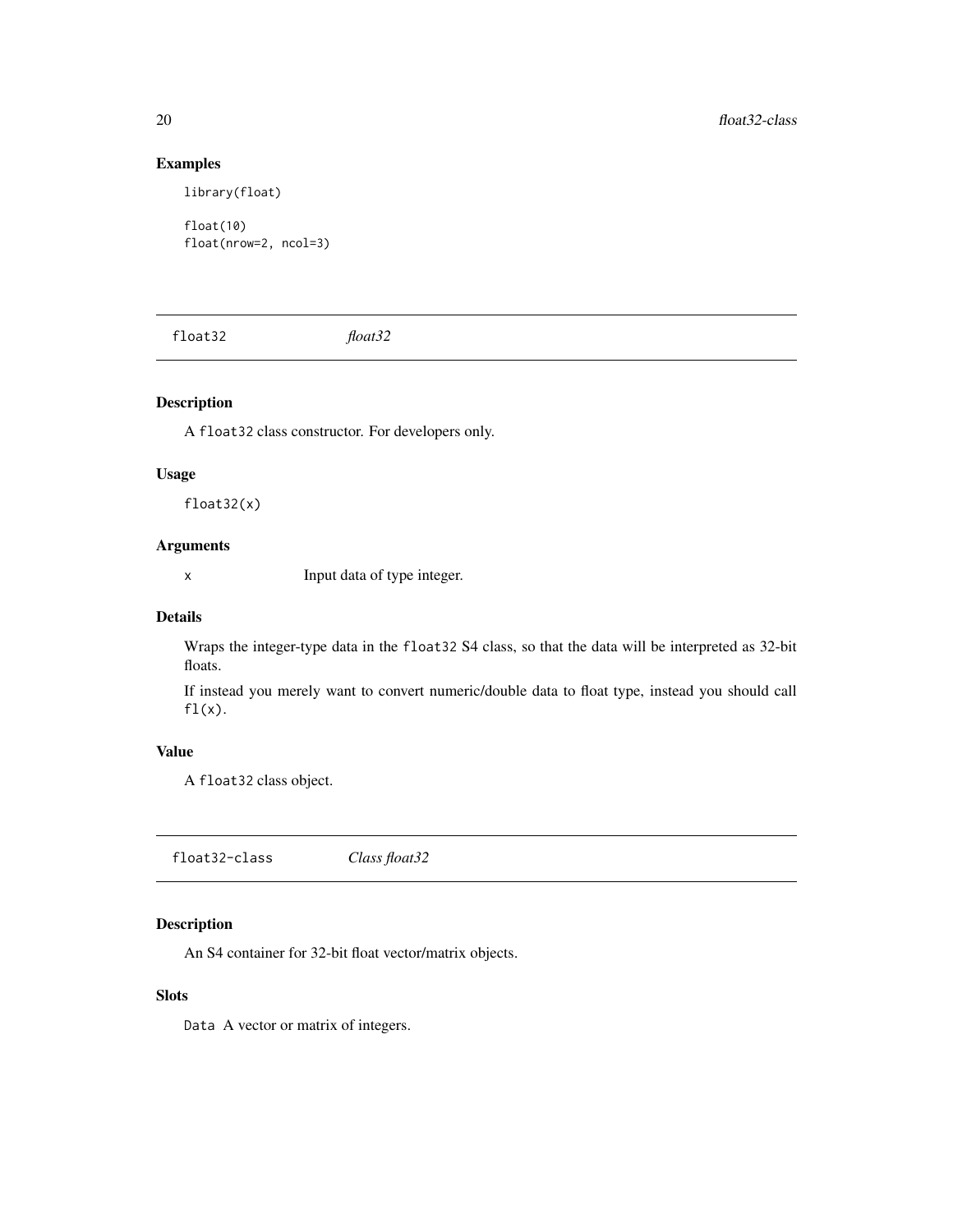<span id="page-20-0"></span>

### Description

Hyperbolic functions.

# Usage

## S4 method for signature 'float32' sinh(x) ## S4 method for signature 'float32' cosh(x) ## S4 method for signature 'float32' tanh(x) ## S4 method for signature 'float32' asinh(x) ## S4 method for signature 'float32' acosh(x)

## S4 method for signature 'float32' atanh(x)

### Arguments

x A float vector/matrix.

# Value

A float vector/matrix of the same dimensions as the input.

# Examples

```
## Not run:
library(float)
```
 $x = flrunif(10)$ sinh(x)

## End(Not run)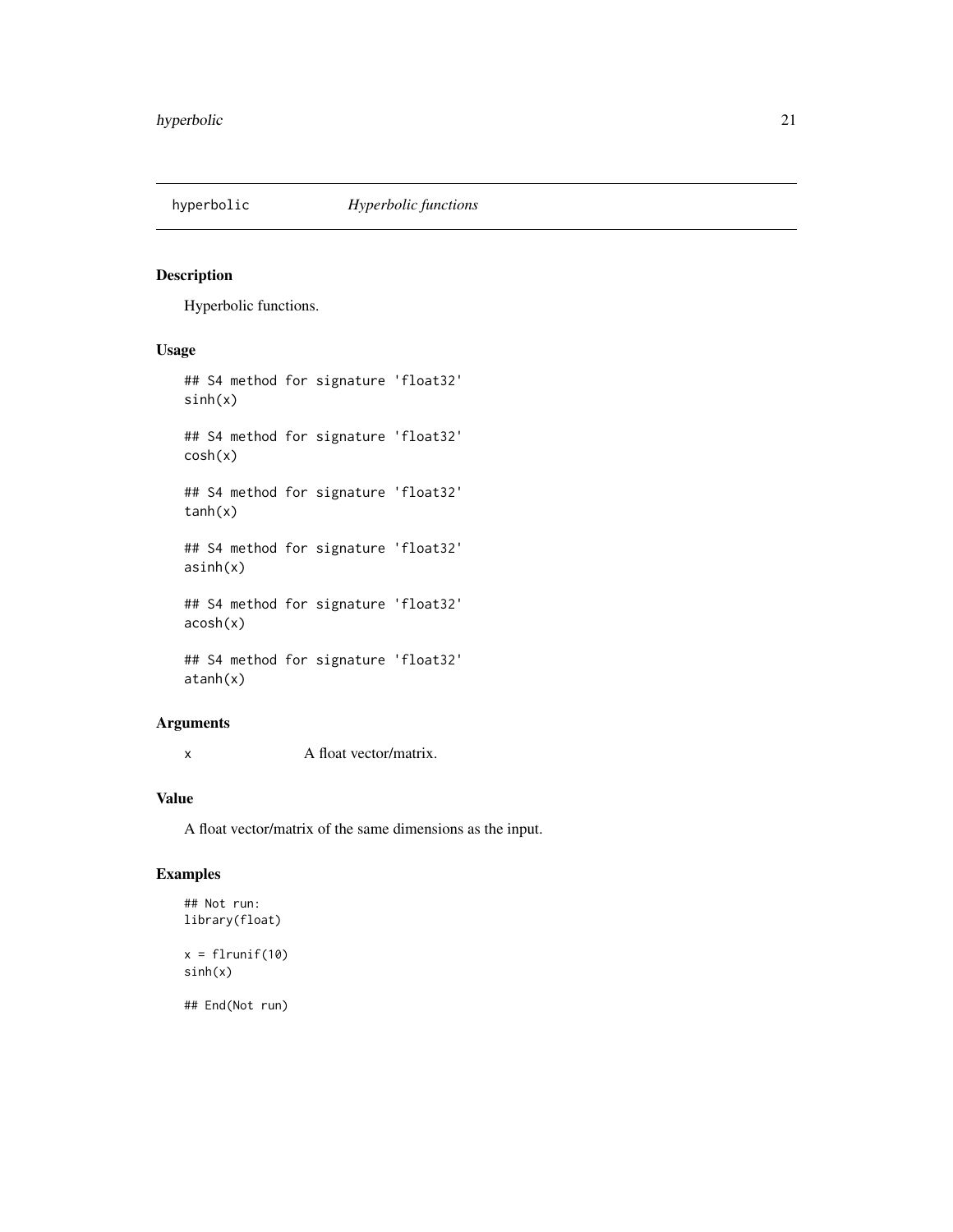<span id="page-21-0"></span>is.float *is.float*

# Description

Tests if argument is a float matrix.

#### Usage

is.float(x)

#### Arguments

x An R object.

#### Details

is.float() and is.float() are different names for the same function.

#### Value

A logical value.

### Examples

```
library(float)
x = matrix(0, 5, 5)s = flrunif(10, 3)is.float(x)
is.float(s)
```
isSymmetric *isSymmetric*

# Description

Test if a float matrix is symmetric.

```
## S4 method for signature 'float32'
isSymmetric(object, ...)
```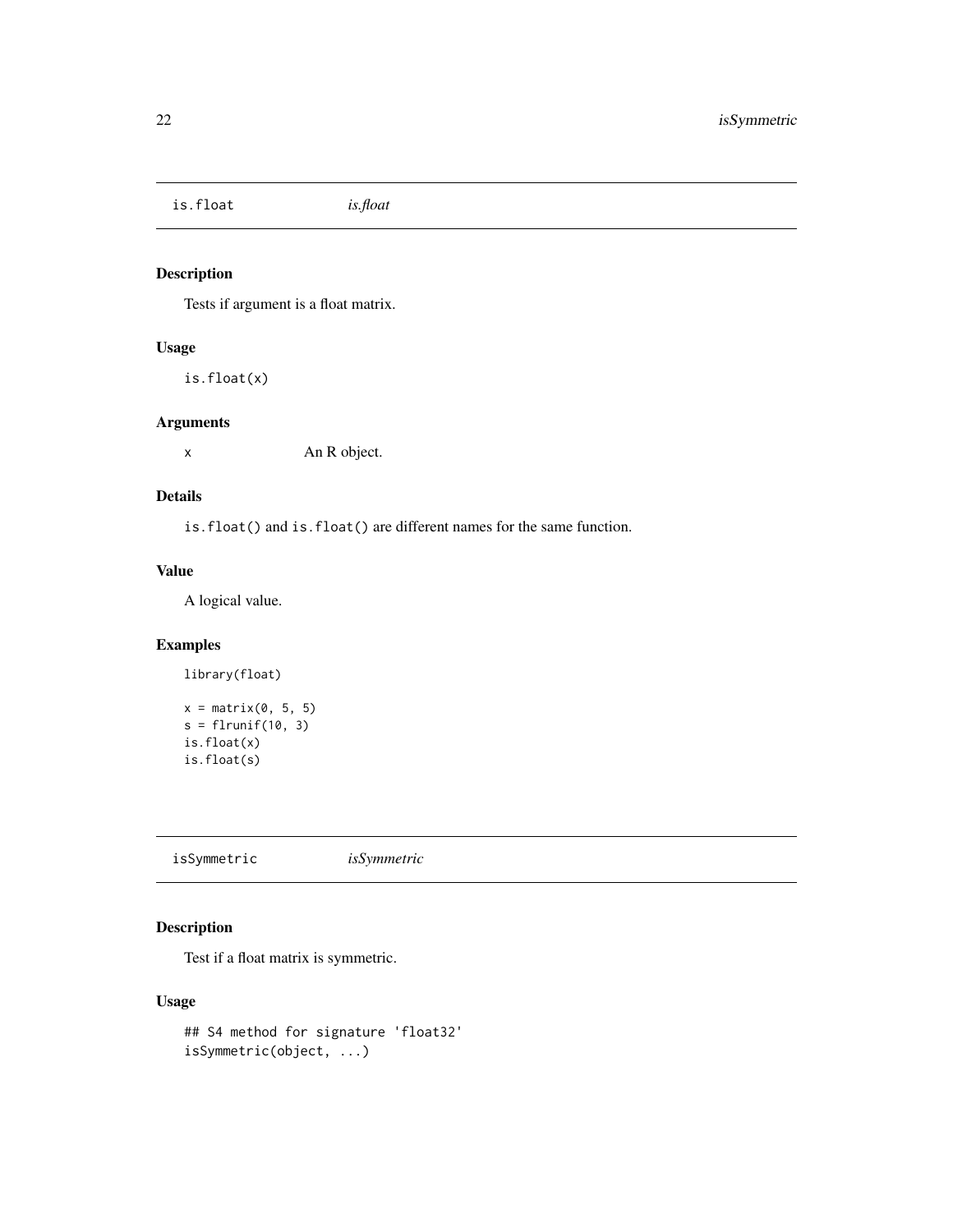<span id="page-22-0"></span> $log$  23

# Arguments

| object   | A float vector/matrix. |
|----------|------------------------|
| $\cdots$ | Ignored.               |

# Value

A logical value.

# Examples

library(float)

```
s = flrunif(10, 3)isSymmetric(s)
cp = crossprod(s)
```
isSymmetric(s)

### log *Logarithms and Exponentials*

### Description

exp/log functions.

### Usage

```
## S4 method for signature 'float32'
exp(x)
## S4 method for signature 'float32'
expm1(x)
## S4 method for signature 'float32'
log(x, base = exp(1))## S4 method for signature 'float32'
log10(x)
## S4 method for signature 'float32'
log2(x)
```
# Arguments

| X    | A float vector/matrix. |
|------|------------------------|
| base | The logarithm base.    |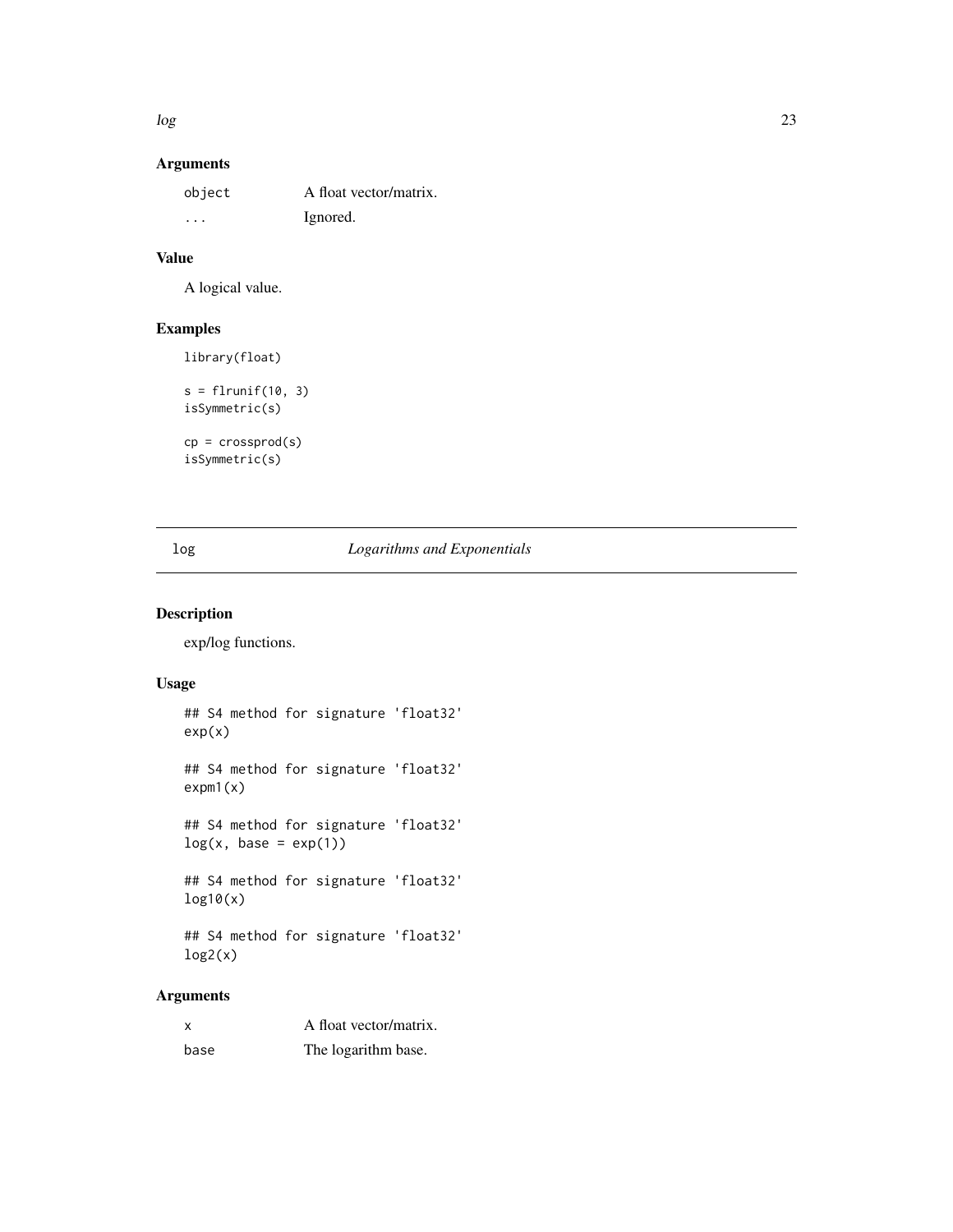#### 24 mathis and the contract of the contract of the contract of the contract of the contract of the contract of the contract of the contract of the contract of the contract of the contract of the contract of the contract of

#### Value

A float vector/matrix of the same dimensions as the input.

### Examples

```
## Not run:
library(float)
x = flrunif(10)log(x)
```
## End(Not run)

#### mathis *Finite, infinite, and NaNs*

#### Description

Finite, infinite, and NaNs.

#### Usage

```
## S4 method for signature 'float32'
is.finite(x)
## S4 method for signature 'float32'
```

```
is.infinite(x)
```

```
## S4 method for signature 'float32'
is.nan(x)
```
# Arguments

x A float vector/matrix.

#### Value

An integer vector/matrix of the same dimensions as the input.

# Examples

```
## Not run:
library(float)
x = \text{flmorm}(10)is.nan(sqrt(x))
```
## End(Not run)

<span id="page-23-0"></span>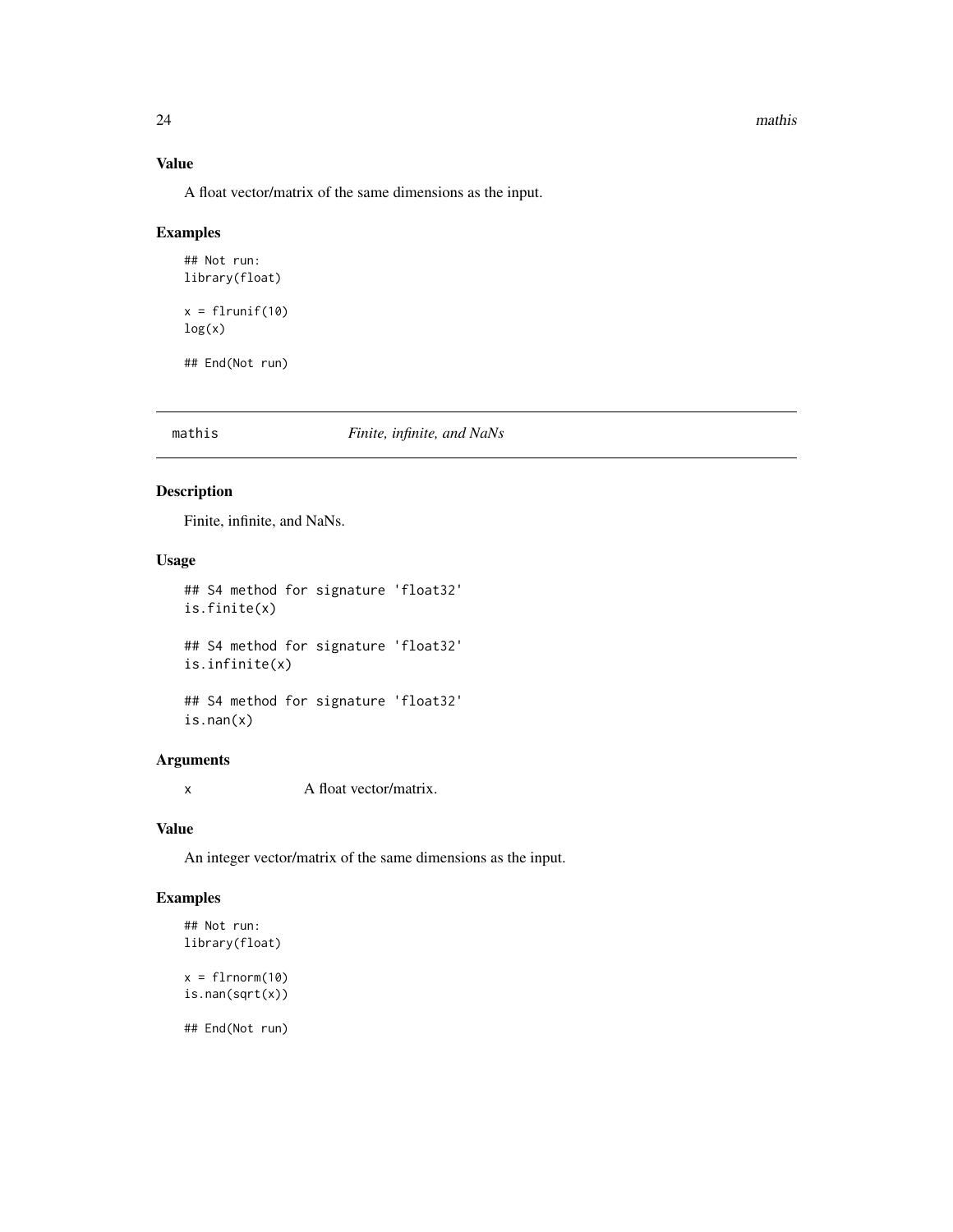<span id="page-24-0"></span>

#### Description

Matrix multiplication for numeric/float matrices.

#### Usage

```
## S4 method for signature 'float32, float32'
x %*% y
## S4 method for signature 'float32,matrix'
x %*% y
## S4 method for signature 'matrix, float32'
x %*% y
```
#### Arguments

x, y Numeric/float matrices.

#### Details

If a numeric matrix is multiplied against a float matrix, then if the "numeric" matrix is integers, the integers are promoted to floats. Otherwise, the float matrix is promoted to doubles.

#### Value

A matrix of the same type as the highest precision input.

### Examples

library(float)

```
s1 = flrunif(5, 5)s2 = flrunif(5, 2)x = matrix(1:25, 5)s1 %*% s2 # float
storage.mode(x) # integer
x %*% s2 # float
storage.mode(x) = "double"x %*% s2 # double
```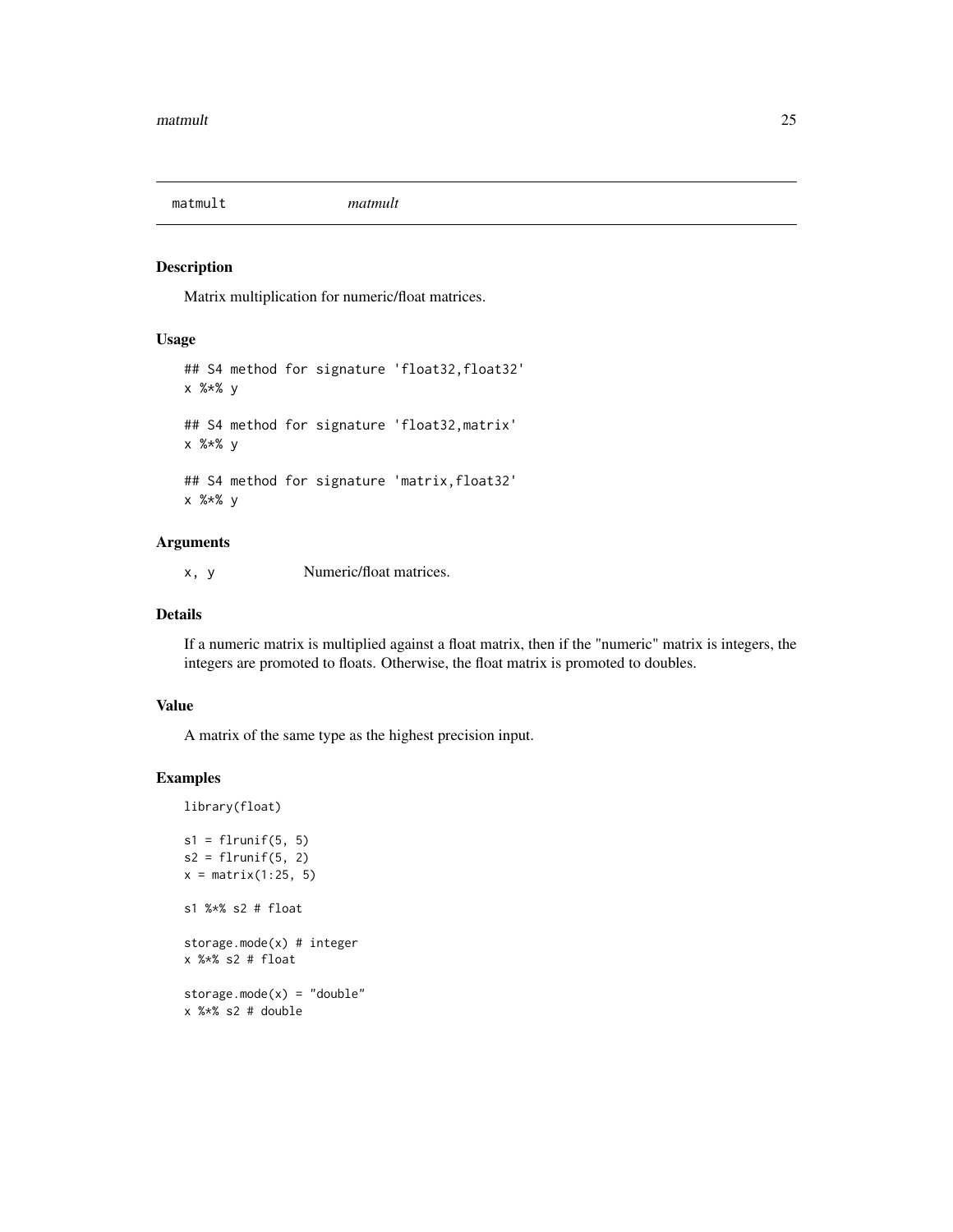<span id="page-25-0"></span>

# Description

Miscellaneous mathematical functions.

### Usage

```
## S4 method for signature 'float32'
abs(x)
## S4 method for signature 'float32'
sqrt(x)
```
### Arguments

x A float vector/matrix.

# Value

A float vector/matrix of the same dimensions as the input.

# Examples

```
## Not run:
library(float)
```
 $x = flrunif(10)$ sqrt(x)

## End(Not run)

na *NA*

# Description

NA utilities.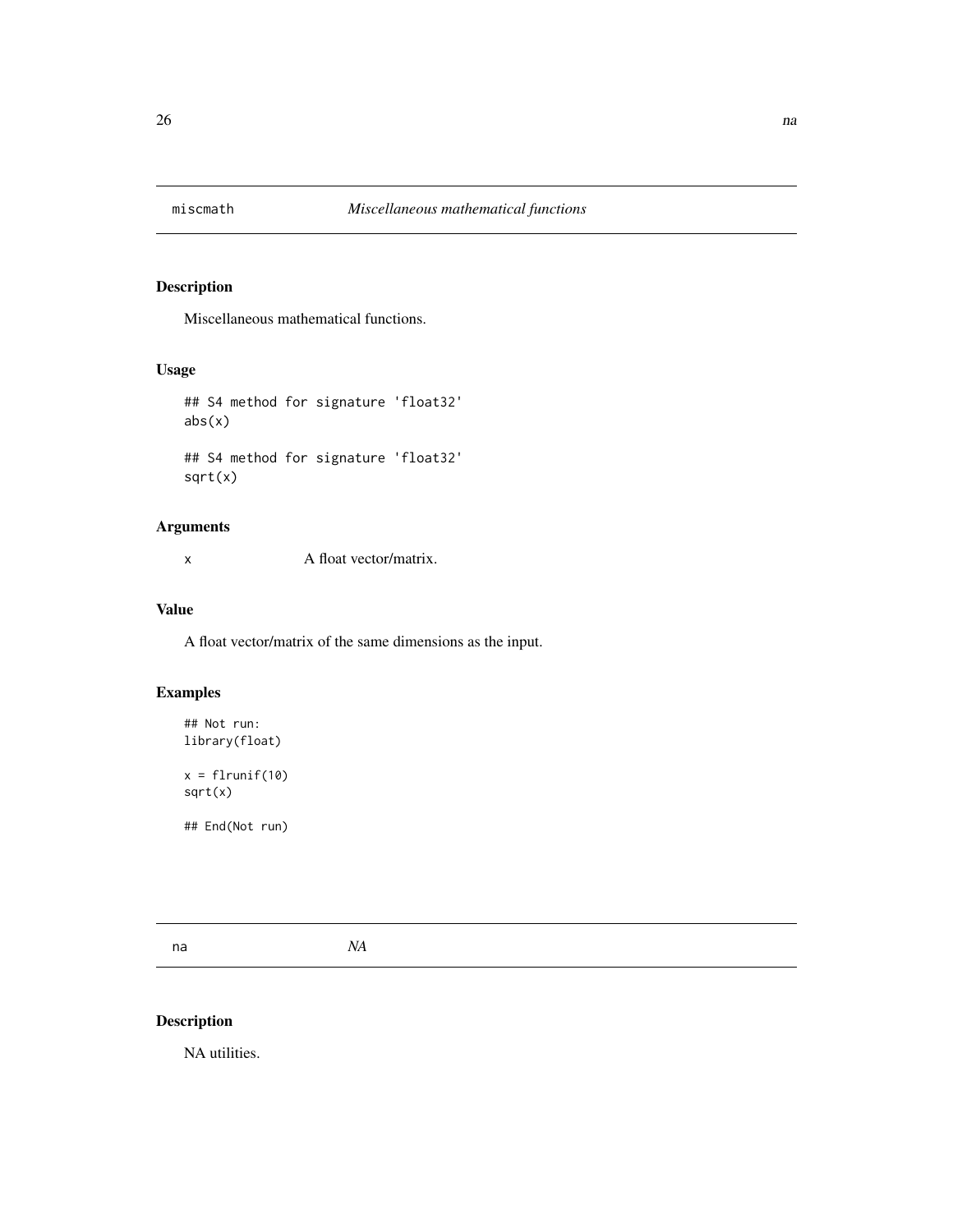#### <span id="page-26-0"></span>names 27

# Usage

```
## S4 method for signature 'float32'
is.na(x)
## S4 method for signature 'float32'
na.omit(object, ...)
## S4 method for signature 'float32'
```
na.exclude(object, ...)

#### Arguments

| x, object | A float vector/matrix. |
|-----------|------------------------|
| .         | Ignored.               |

### Examples

library(float)

 $s = flrunif(10, 3)$ is.na(s)

names *names*

### Description

"name" setter/getters.

#### Usage

```
## S4 method for signature 'float32'
names(x)
```
## S4 replacement method for signature 'float32'  $names(x)$  <- value

```
## S4 method for signature 'float32'
rownames(x)
```
## S4 replacement method for signature 'float32' rownames $(x)$  <- value

```
## S4 method for signature 'float32'
colnames(x)
```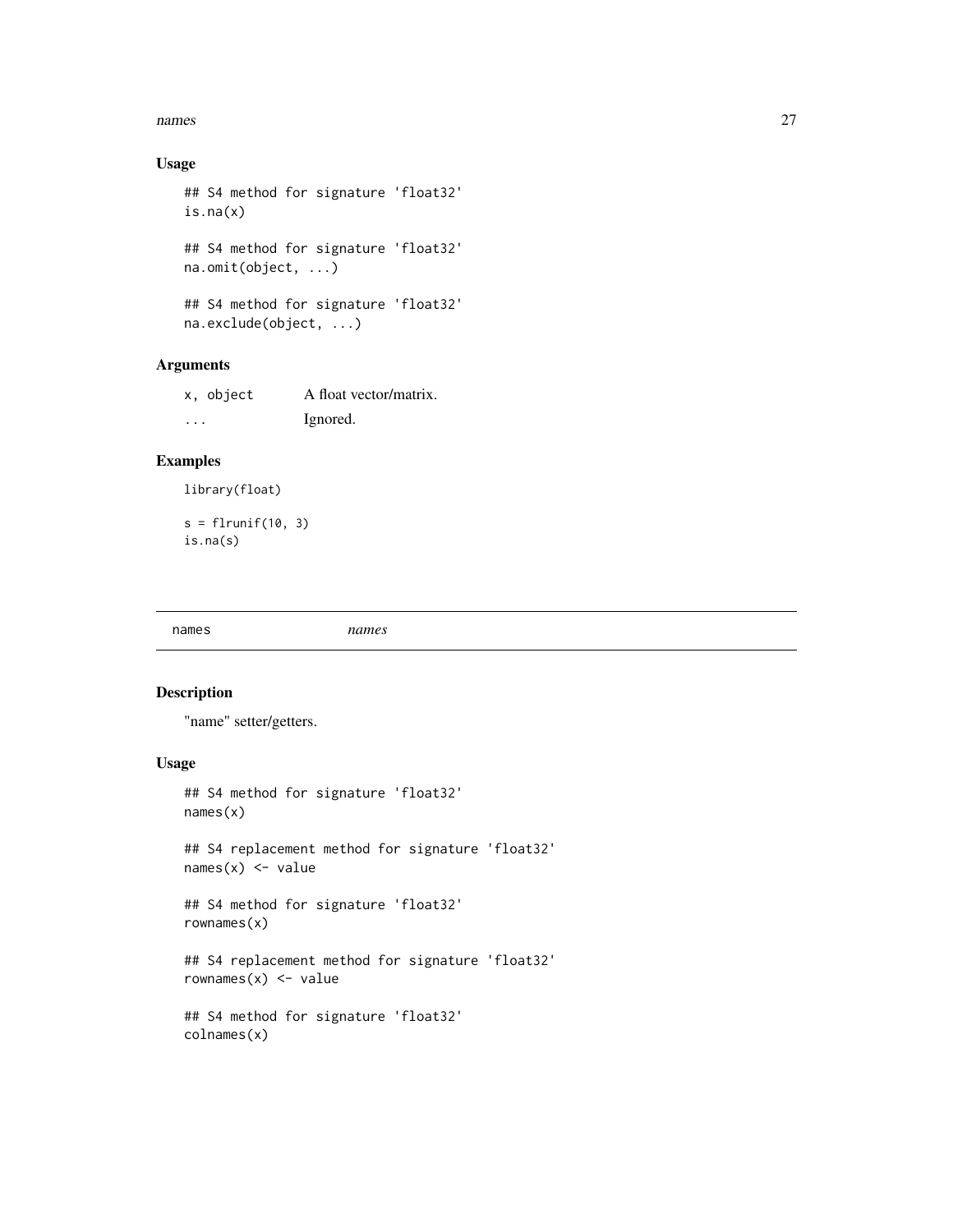```
## S4 replacement method for signature 'float32'
\text{columns}(x) \leq \text{value}## S4 method for signature 'float32'
dimnames(x)
## S4 replacement method for signature 'float32'
```

```
dimnames(x) <- value
```
# Arguments

| X     | A float vector/matrix. |
|-------|------------------------|
| value | Replacement value.     |

norm *norm*

### Description

Compute matrix norm.

#### Usage

```
## S4 method for signature 'float32,ANY'
norm(x, type = c("0", "I", "F", "M", "2"))
```
### Arguments

|      | A float vector/matrix.                                            |
|------|-------------------------------------------------------------------|
| type | "O"-ne, "I"-nfinity, "F"-robenius, "M"-ax modulus, and "2" norms. |

# Value

A single float.

# Examples

```
library(float)
```

```
s = flrunif(10, 3)norm(s, type="O")
```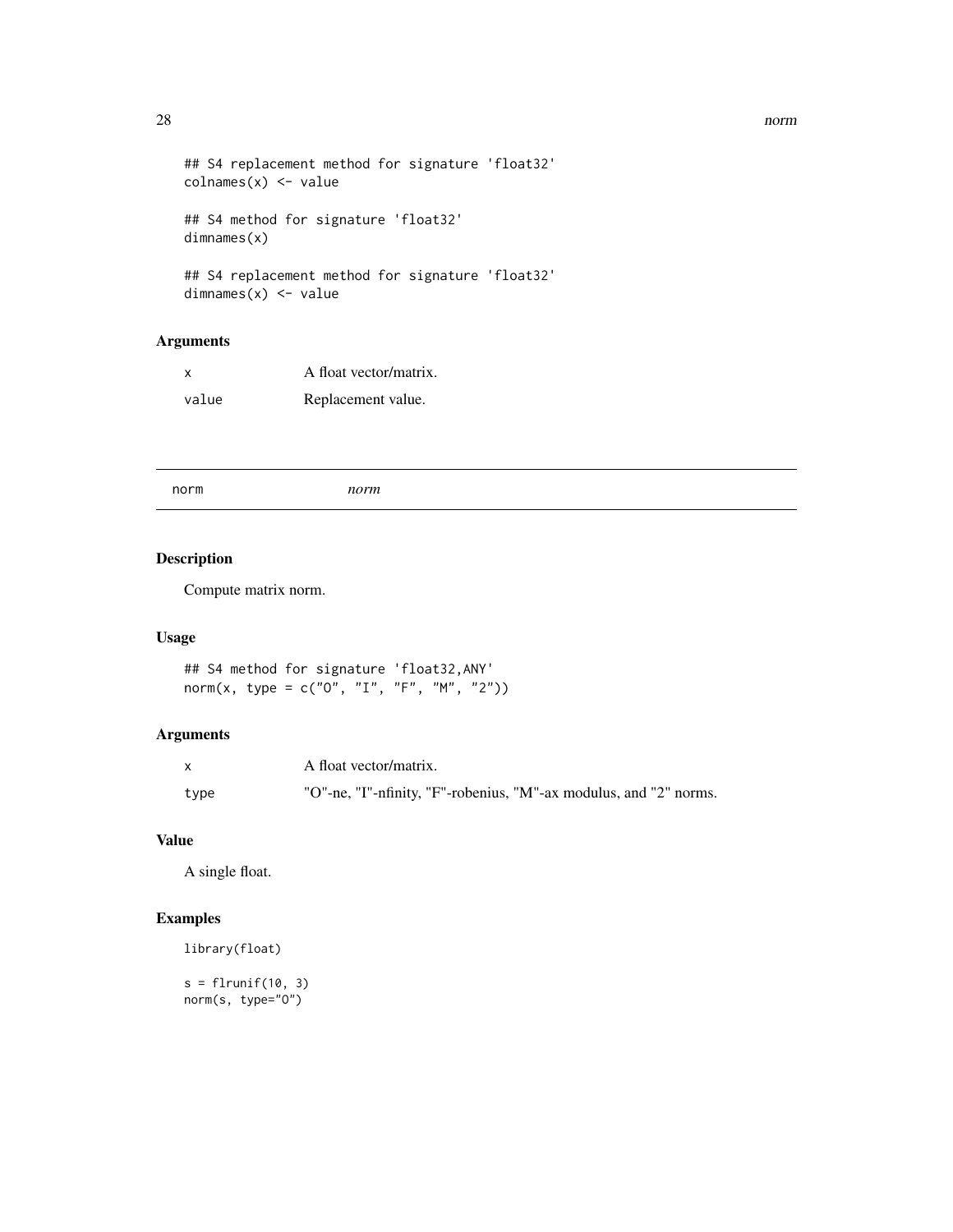<span id="page-28-0"></span>print-float32 *print-float32*

### Description

Print methods for float vector/matrices.

### Usage

```
## S4 method for signature 'float32'
print(x, \ldots)
```
## S4 method for signature 'float32' show(object)

#### Arguments

| x, object | A float vector/matrix. |
|-----------|------------------------|
| $\cdots$  | Ignored.               |

# Examples

library(float)

s = flrunif(10, 3) print(s) s

qr *QR*

### Description

QR factorization and related functions.

```
## S4 method for signature 'float32'
qr(x, tol = 1e-07, ...)## S4 method for signature 'ANY'
qr.Q(qr, complete = FALSE, Dvec)
## S4 method for signature 'ANY'
qr.R(qr, complete = FALSE)
```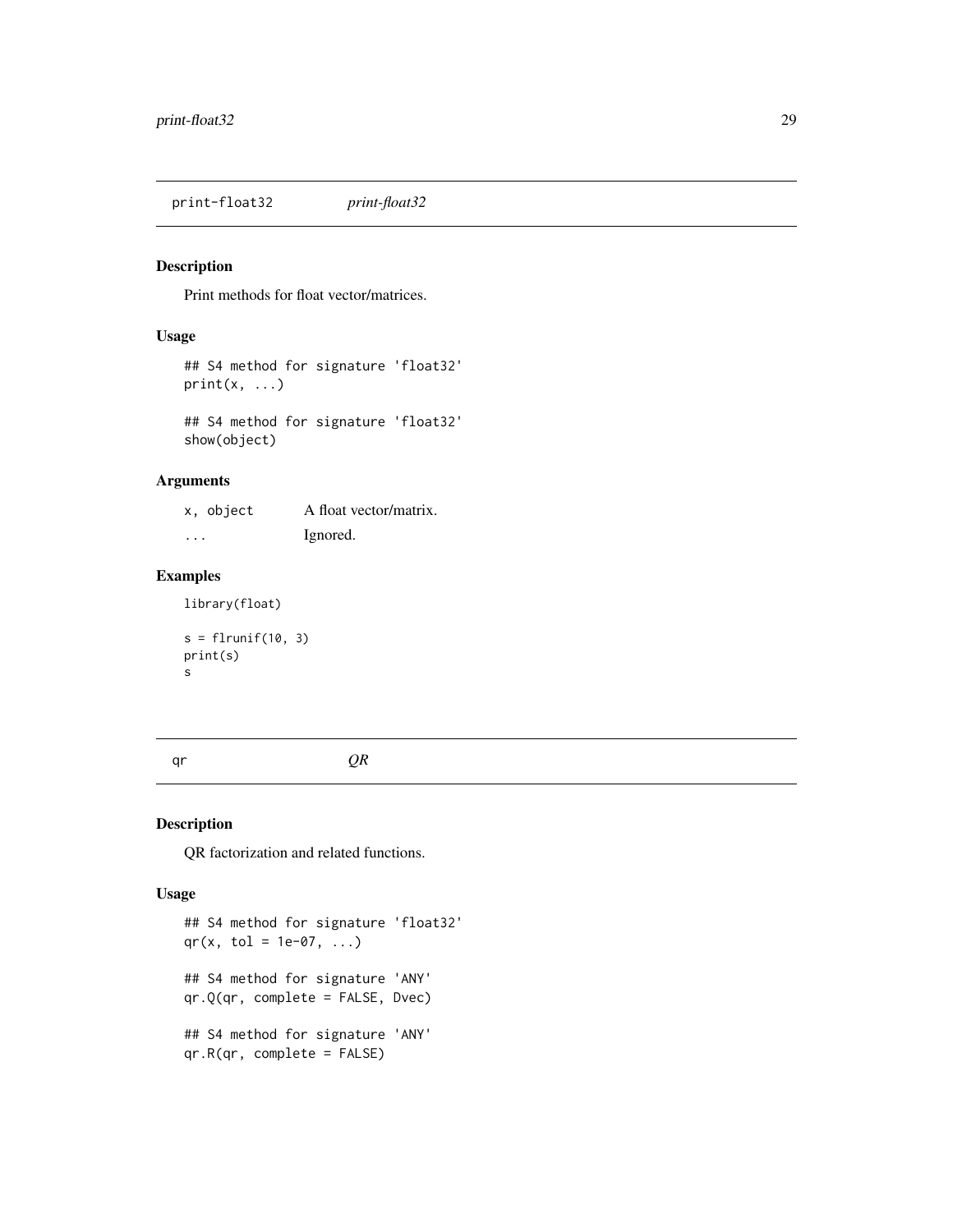```
## S4 method for signature 'ANY'
qr.qy(qr, y)## S4 method for signature 'ANY'
qr.qty(qr, y)
```
#### Arguments

| X        | A float matrix.                                                       |
|----------|-----------------------------------------------------------------------|
| tol      | The tolerance for determining numerical column rank.                  |
| $\ddots$ | Ignored.                                                              |
| qr       | Output of $gr()$ .                                                    |
| complete | Should the complete or truncated factor be returned?                  |
| Dvec     | Vector of diagonals to use when re-constructing $Q$ (default is 1's). |
| У        | A vector/matrix or right hand sides (int, float, or double).          |

#### Details

The factorization is performed by the LAPACK routine sgeqp3(). This should be similar to calling qr() on an ordinary R matrix with the argument LAPACK=TRUE. Calling qr(x, LAPACK=FALSE) on a double precision matrix 'x' (the default) will not be comparable in performance (it is much slower) or numerics to calling qr(s) where 's' is single a float matrix.

#### Examples

```
library(float)
x = flrunif(10, 3)qr(x)
```
rand *Generators*

#### Description

Random float vector/matrix generators. flrunif() produces uniform random values. flrnorm() produces random normal values. flrand() will accept an arbitrary generator. See the details section for more information.

```
flrunif(m, n, min = 0, max = 1)
flrnorm(m, n, mean = 0, sd = 1)
flrand(generator, m, n, ...)
```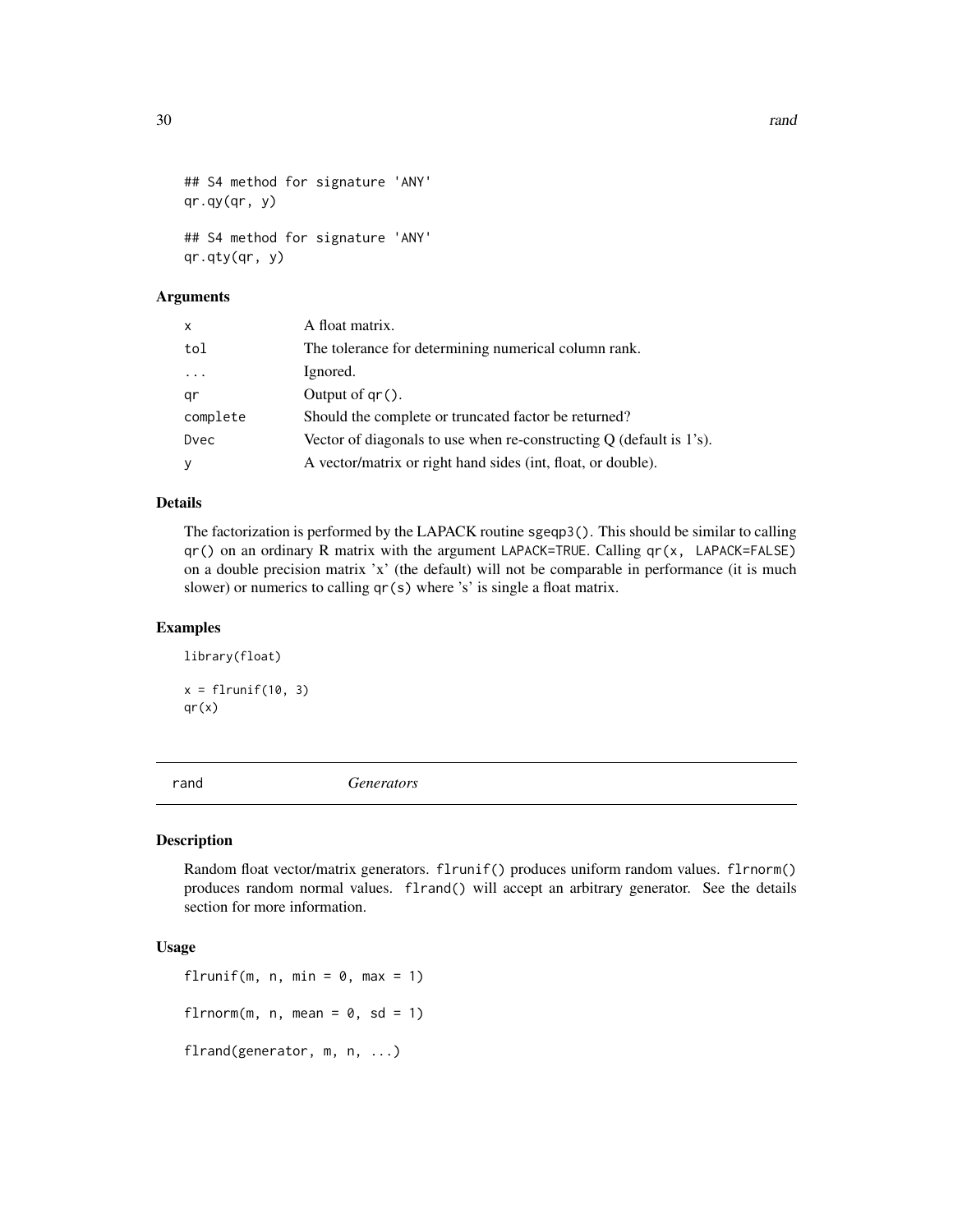#### <span id="page-30-0"></span>rcond 31

#### **Arguments**

| m, n                    | The dimensions of the matrix/vector. m must be specified. If n is not, then the<br>return is a vector.                                   |
|-------------------------|------------------------------------------------------------------------------------------------------------------------------------------|
| min, max                | Minimum and maximum values for the uniform generator.                                                                                    |
| mean, sd                | Mean and standard deviation values for the normal generator.                                                                             |
| generator               | A generating function, such as rnorm, or even something custom defined.                                                                  |
| $\cdot$ $\cdot$ $\cdot$ | Additional arguments passed to the generator. For example, if run if is passed<br>as generator, then you might additionally pass max=10. |

#### Details

For flrunif() and flrnorm(), the data is produced without a double precision copy. That is, it is not (computationally) equivalent to fl(matrix(runif(...))), though the operations are conceptually the same. For these, To produce a vector instead of a matrix, leave argument n blank. Setting n=1 will produce an mx1 matrix.

For flrand(), the data is generated in double precision in 4KiB batches and copied over to a preallocated vector. This will be slower than generating all of the data up front and copying it, although it uses far less memory most of the time. So you can think of flrunif() and flrnorm() as highly optimized versions of flrand() for uniform and normal generators specifically.

#### Examples

library(float)

```
flrunif(10) # length 10 vector
flrunif(10, 1) # 10x1 matrix
flrunif(10, min=10, max=20)
flrand(runif, 10) # conceptually the same as flrunif(10)
mygen = function(n) sample(1:5, n, replace=TRUE)
flrand(mygen, 30)
```
rcond *rcond*

#### Description

Compute matrix norm.

```
## S4 method for signature 'float32'
rcond(x, norm = c("0", "I", "1"), triangular = FALSE,
  ...)
```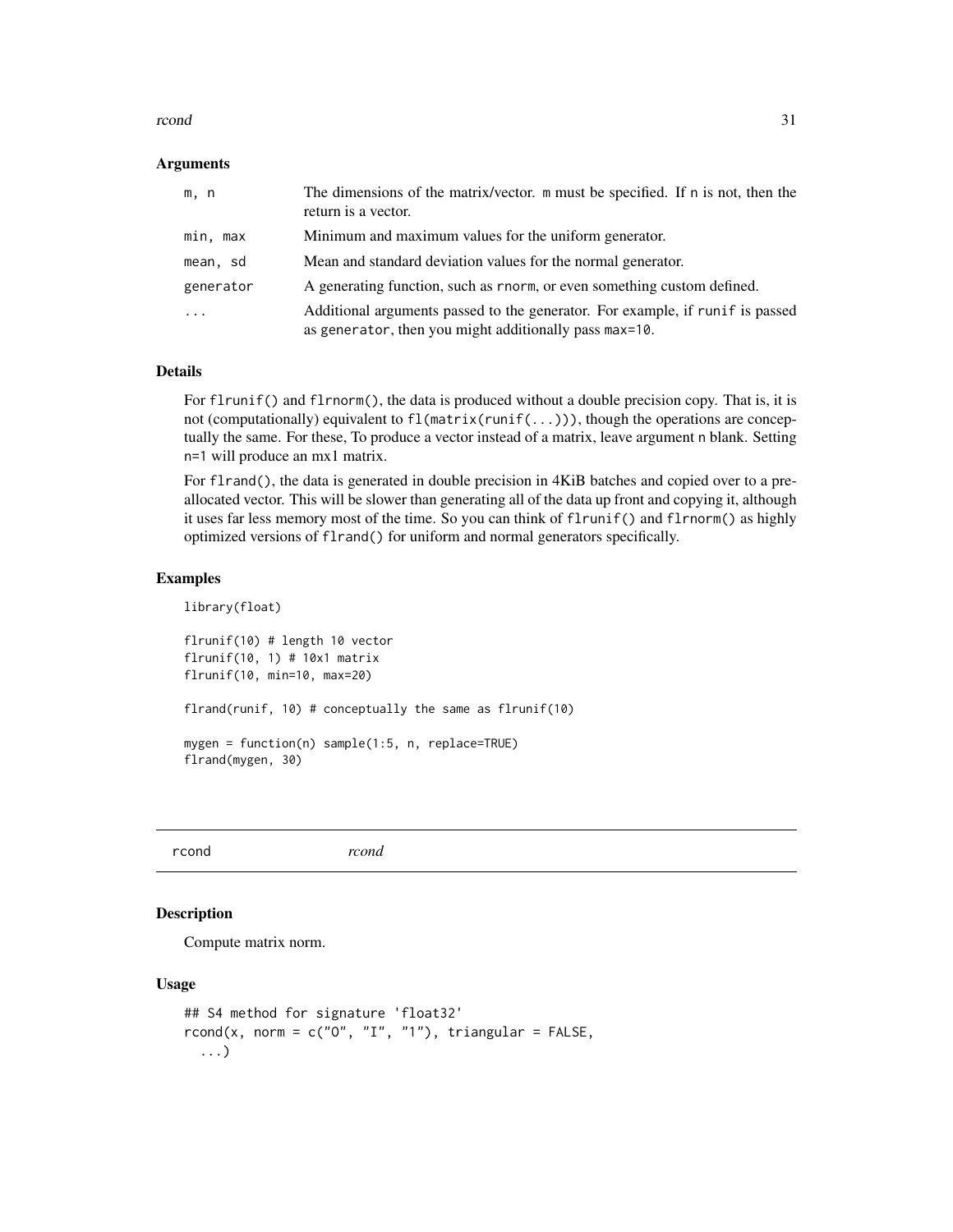# <span id="page-31-0"></span>Arguments

| x          | A float vector/matrix.                  |
|------------|-----------------------------------------|
| norm       | "O"-ne or "I"-nfinity norm.             |
| triangular | Should only the lower triangle be used? |
|            | Additional arguments.                   |

# Value

A single float.

# Examples

library(float)

```
s = flrunif(10, 3)rcond(s)
```
# Description

Replicate elements of a float vector/matrix.

# Usage

## S3 method for class 'float32'  $rep(x, \ldots)$ 

# Arguments

| x        | A float matrix.                              |
|----------|----------------------------------------------|
| $\cdots$ | Additional arguments (passed to base:: rep). |

# Value

A float vector.

# Examples

```
library(float)
x = f1(matrix(1:6, 3, 2))rep(x, 5)
```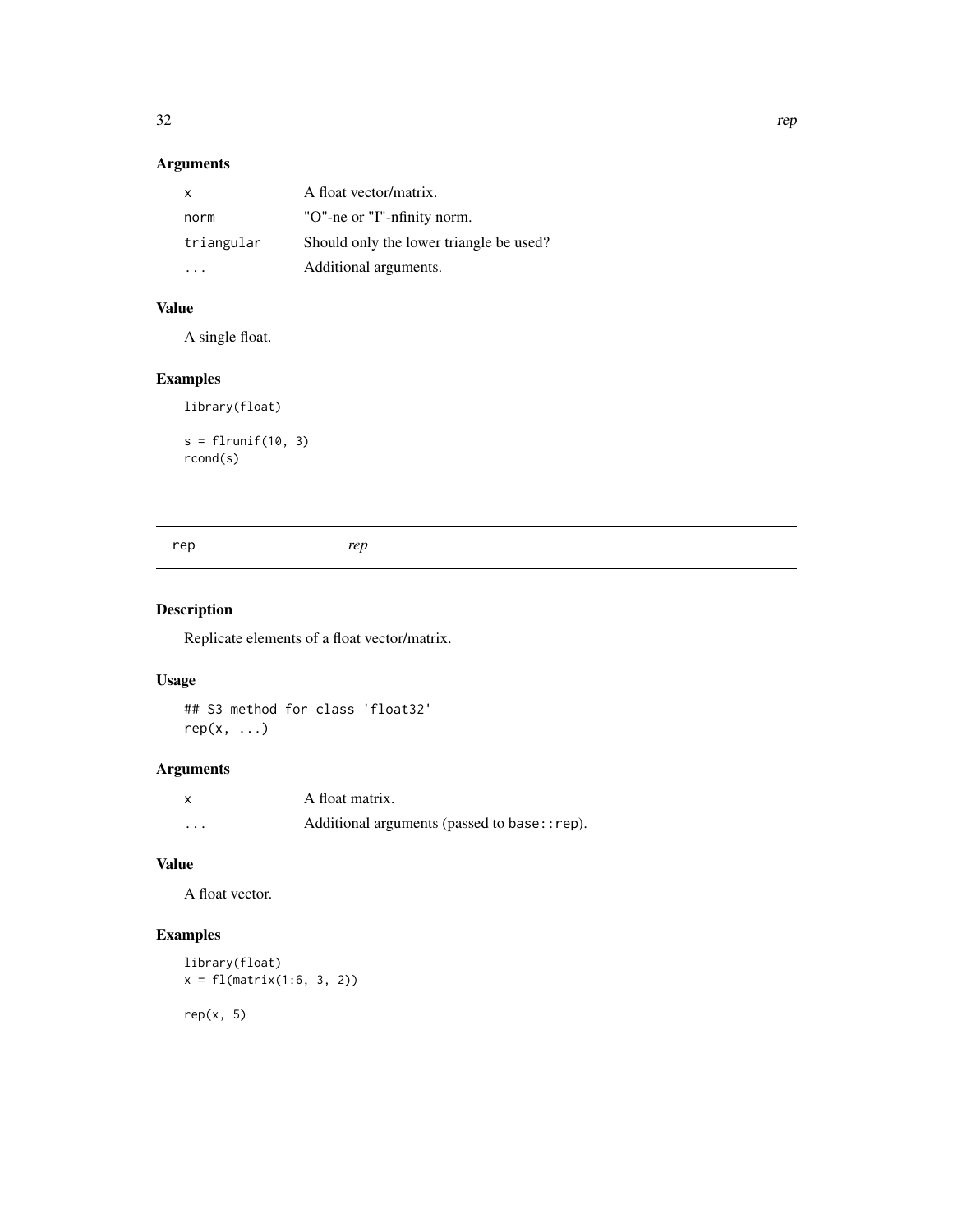<span id="page-32-0"></span>round *Round*

### Description

Rounding functions.

### Usage

```
## S4 method for signature 'float32'
ceiling(x)
## S4 method for signature 'float32'
floor(x)
## S4 method for signature 'float32'
trunc(x, \ldots)## S4 method for signature 'float32'
round(x, digits = 0)
```
# Arguments

| x                       | A float vector/matrix.                   |
|-------------------------|------------------------------------------|
| $\cdot$ $\cdot$ $\cdot$ | ignored                                  |
| digits                  | The number of digits to use in rounding. |

# Value

A float vector/matrix of the same dimensions as the input.

## Examples

library(float)

 $x = \text{flmorm}(10)$ floor(x)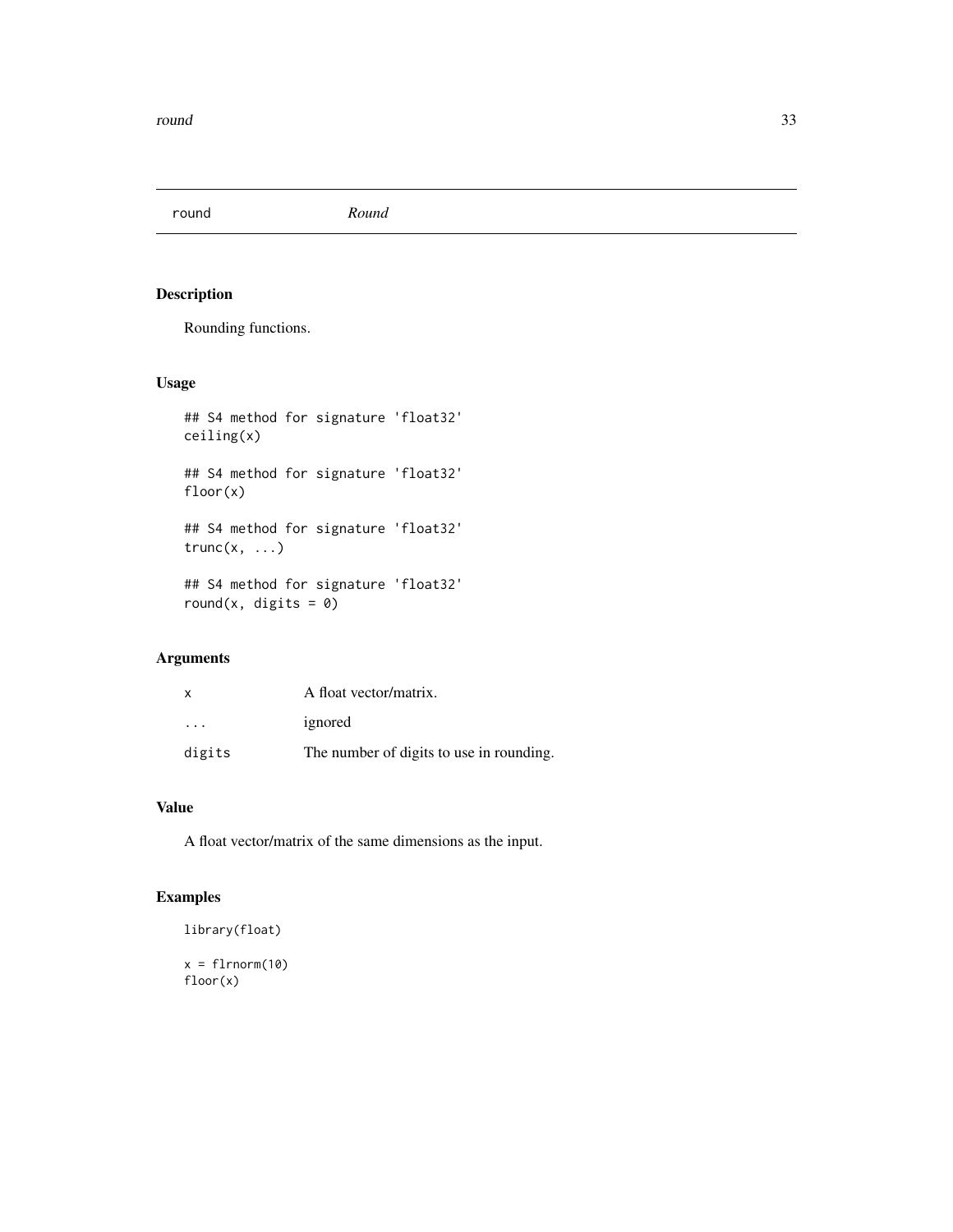<span id="page-33-0"></span>scale *scale*

### Description

Center/scale a float vector/matrix.

# Usage

```
## S4 method for signature 'float32'
scale(x, center = TRUE, scale = TRUE)
```
### Arguments

| x                     | A float vector/matrix. |
|-----------------------|------------------------|
| center, scale Logical |                        |

# Details

Only logical center and scale parameters are accepted at this time.

# Value

A float matrix.

# Examples

library(float)

 $s = flrunif(10, 3)$ scale(s)

solve *solve*

# Description

Solve a system of equations or invert a float matrix.

```
## S4 method for signature 'float32'
solve(a, b, ...)
```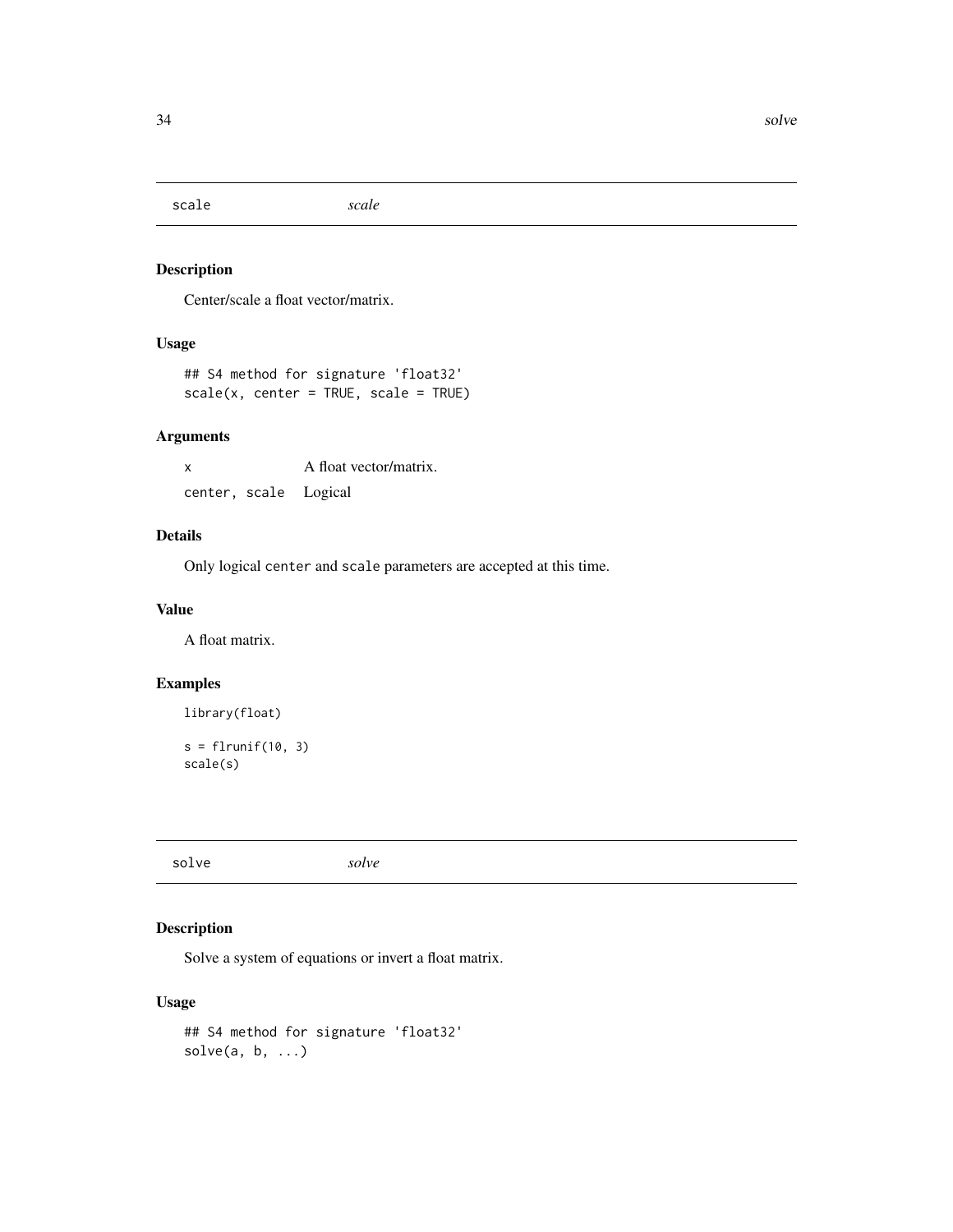### <span id="page-34-0"></span>specialmath 35

#### Arguments

| a, b | A float vector/matrix. |
|------|------------------------|
| .    | Ignored.               |

#### Value

A float matrix if inverting. If solving a system, a float vector if given one "right hand side", and a float matrix otherwise (just like R).

# Examples

```
library(float)
```

```
s = flrunif(10, 3)cp = crossprod(s)solve(cp)
y = f1(1:3)solve(cp, y)
```

| specialmath | Special mathematical functions |  |
|-------------|--------------------------------|--|
|             |                                |  |

# Description

Special mathematical functions.

#### Usage

```
## S4 method for signature 'float32'
gamma(x)
```
## S4 method for signature 'float32' lgamma(x)

#### Arguments

x A float vector/matrix.

# Value

A float vector/matrix of the same dimensions as the input.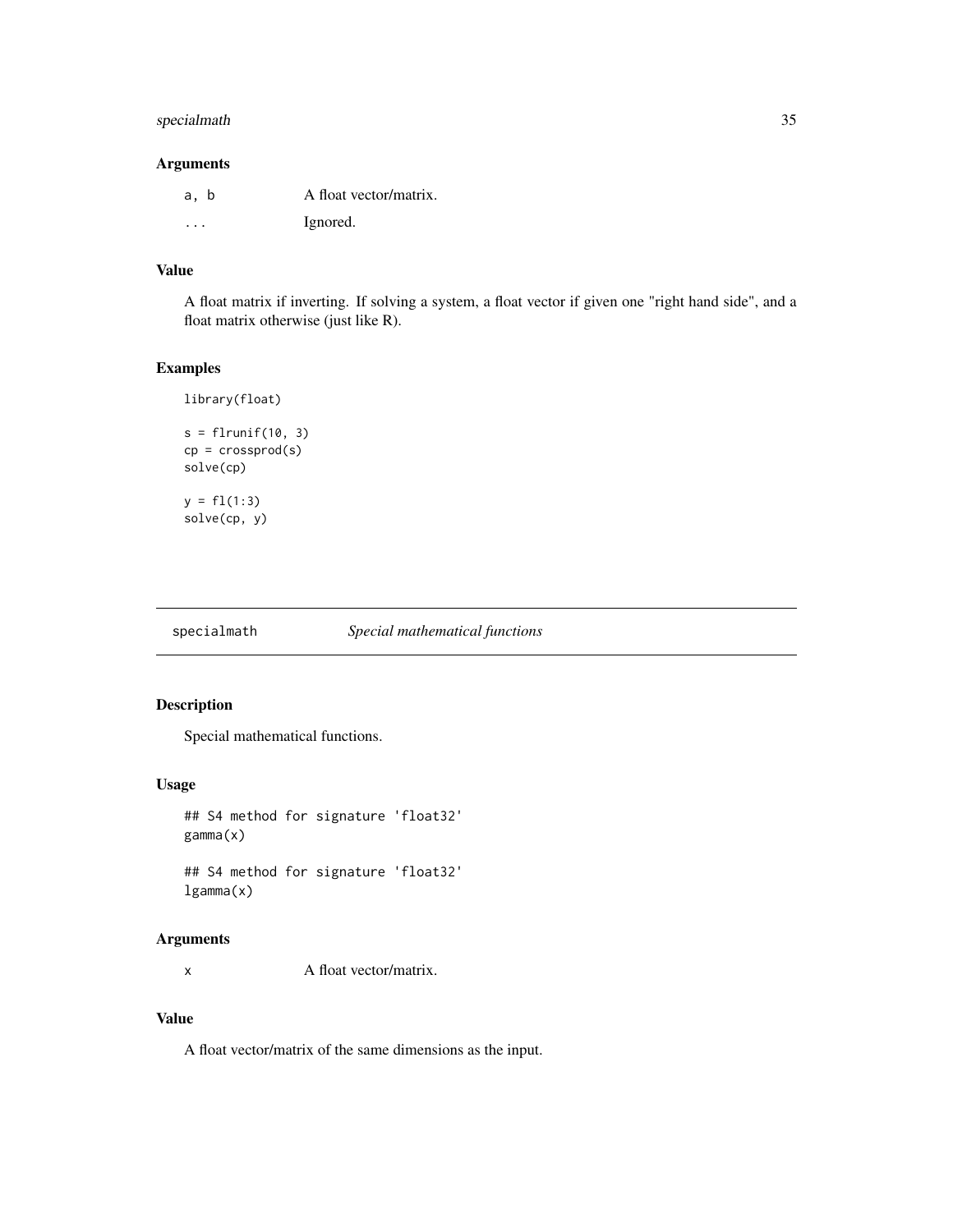<span id="page-35-0"></span>

#### Examples

```
## Not run:
library(float)
x = flrunif(10)lgamma(x)
## End(Not run)
```
sum *sum*

#### Description

Sums any combination of float/numeric vector(s)/matri[x|ces].

#### Usage

## S4 method for signature 'float32'  $sum(x, ..., na.rm = FALSE)$ 

#### Arguments

|                      | A float matrix.                                              |
|----------------------|--------------------------------------------------------------|
| $\ddot{\phantom{0}}$ | Additional elements (numeric/float vectors/matrices) to sum. |
| na.rm                | should NA's be removed?                                      |

### Details

If there are any elements in ..., all elements in the list will first be summed in their native precision, then converted to double precision so they can be combined with base::sum(). The final result will be cast to single precision if ... contains only integer and/or float objects. Otherwise, the return will be double precision.

#### Value

A single value.

# Examples

```
library(float)
x = flrunif(10, 3)sum(x)sum(x, 1)
```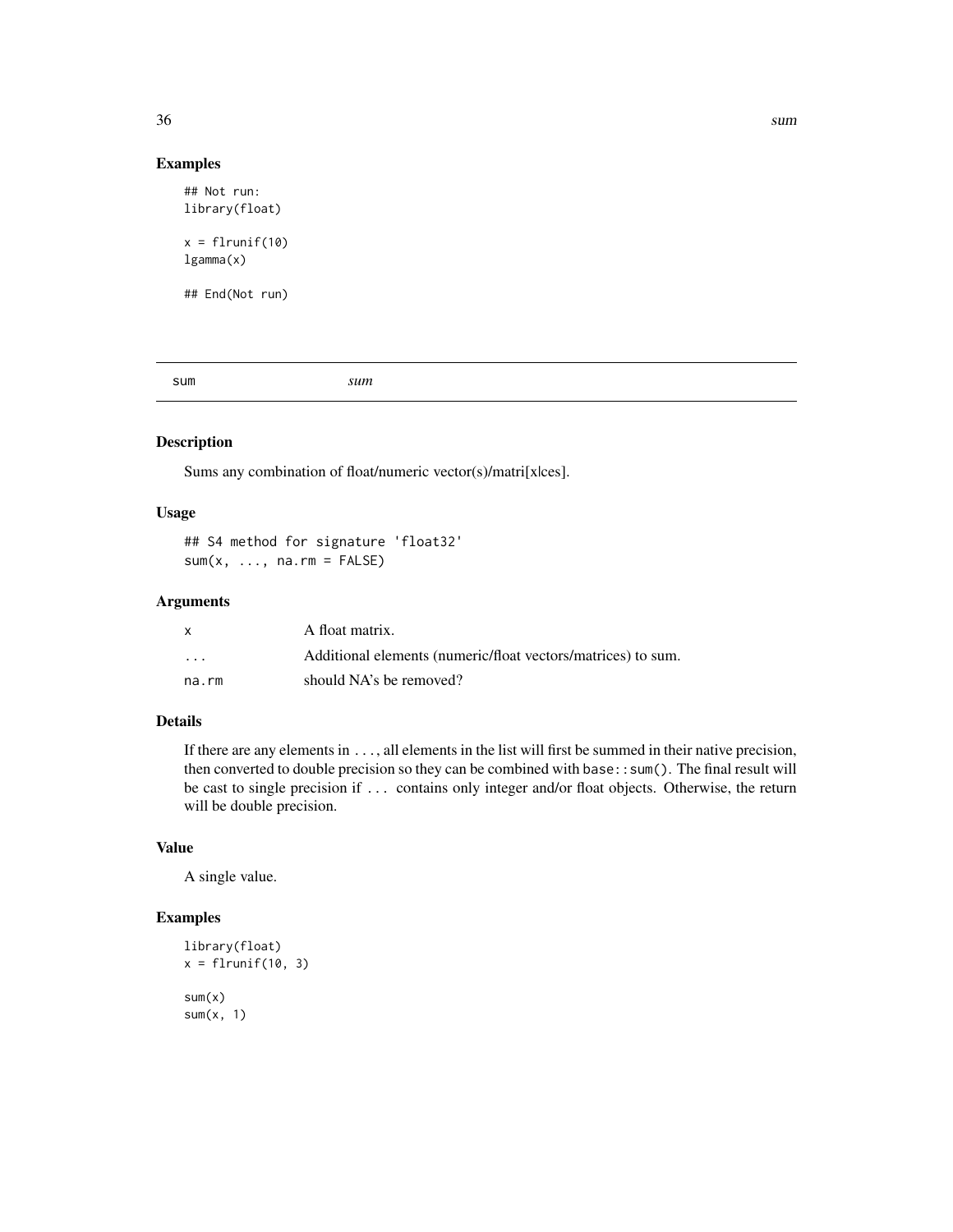<span id="page-36-0"></span>svd *SVD*

#### Description

SVD factorization.

# Usage

```
## S4 method for signature 'float32'
La.svd(x, nu = min(n, p), nv = min(n, p))
## S4 method for signature 'float32'
svd(x, nu = min(n, p), nv = min(n, p),LINPACK = FALSE)
```
#### Arguments

| x       | A float matrix.                                      |
|---------|------------------------------------------------------|
| nu, nv  | The number of left/right singular vectors to return. |
| LINPACK | Ignored                                              |

#### Details

The factorization is performed by the LAPACK routine sgesdd().

#### Examples

```
library(float)
```
 $x = \text{flrunif}(10, 3)$ svd(x)

sweep *sweep*

### Description

Sweep a vector through a float matrix.

```
## S4 method for signature 'float32'
sweep(x, MARGIN, STATS, FUN = "-", check.margin = TRUE,...)
```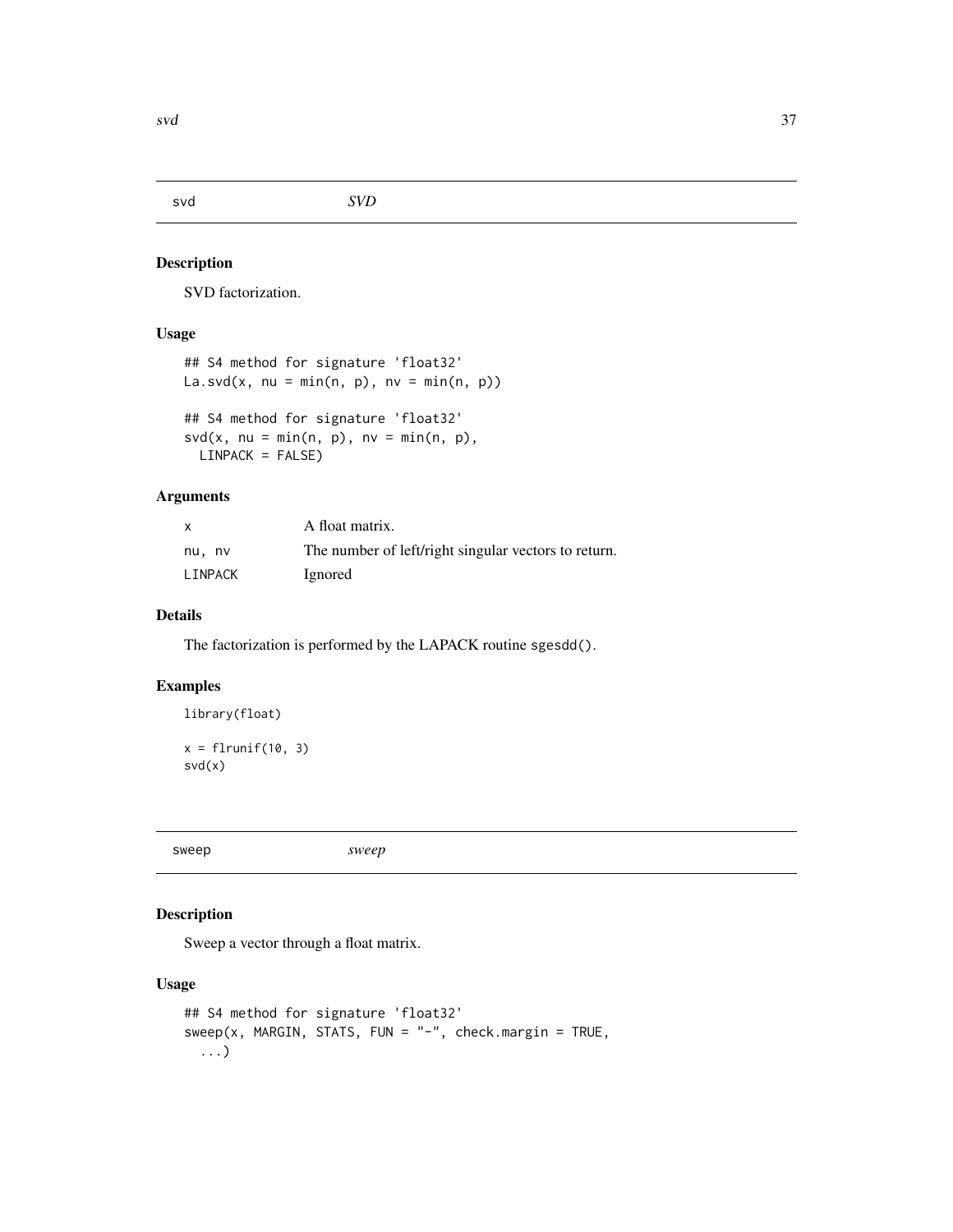# <span id="page-37-0"></span>Arguments

| X            | A float vector/matrix.                                                                                                                           |
|--------------|--------------------------------------------------------------------------------------------------------------------------------------------------|
| MARGIN       | 1 (rows) or 2 (columns)                                                                                                                          |
| <b>STATS</b> | Vector to sweep out.                                                                                                                             |
| <b>FUN</b>   | Sweeping function; must be one of "+", "-", " $\star$ ", or "/".                                                                                 |
| check.margin | Should x/STATS margin lengths be checked?                                                                                                        |
| $\cdot$      | Theoretically these are additional arguments passed to an arbitrary function.<br>However, we only support basic arithmetic, so they are ignored. |

### Details

Note that if the length of STATS does not recycle exactly across MARGIN, the results here will differ slightly from the results of base R.

#### Value

A matrix of the same type as the highest precision input.

# Examples

library(float)

 $s = flrunif(10, 3)$ sweep(s, 2, fl(1))

trig *Trigonometric functions*

### Description

Basic trig functions.

```
## S4 method for signature 'float32'
sin(x)
## S4 method for signature 'float32'
cos(x)
## S4 method for signature 'float32'
tan(x)## S4 method for signature 'float32'
asin(x)
```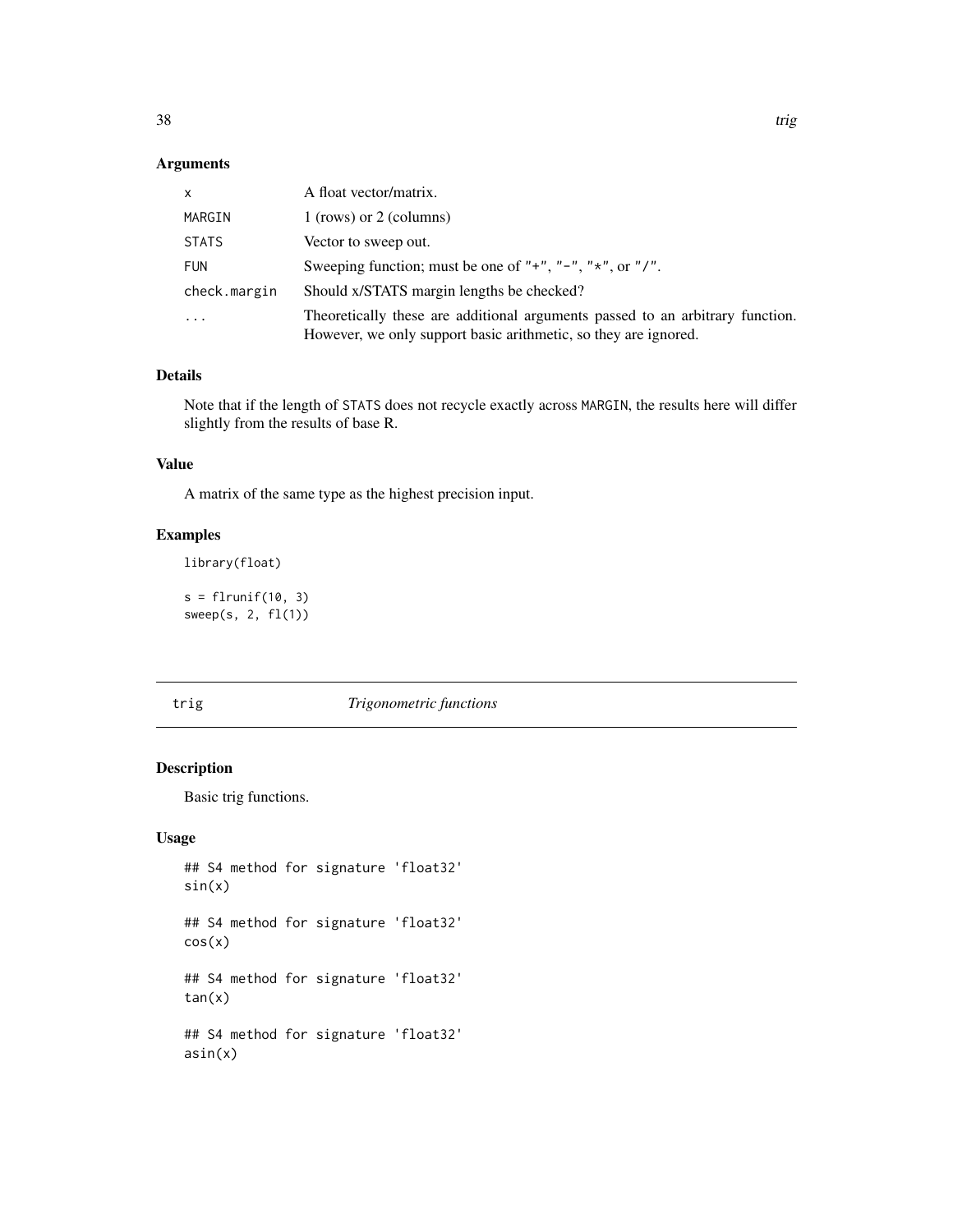#### <span id="page-38-0"></span>xpose 39

## S4 method for signature 'float32'  $acos(x)$ ## S4 method for signature 'float32' atan(x)

# Arguments

x A float vector/matrix.

# Value

A float vector/matrix of the same dimensions as the input.

### Examples

```
## Not run:
library(float)
x = flrunif(10)sin(x)
```
## End(Not run)

xpose *xpose*

# Description

Transpose a float vector/matrix.

#### Usage

```
## S4 method for signature 'float32'
t(x)
```
#### Arguments

x A float vector/matrix.

# Value

A float vector/matrix.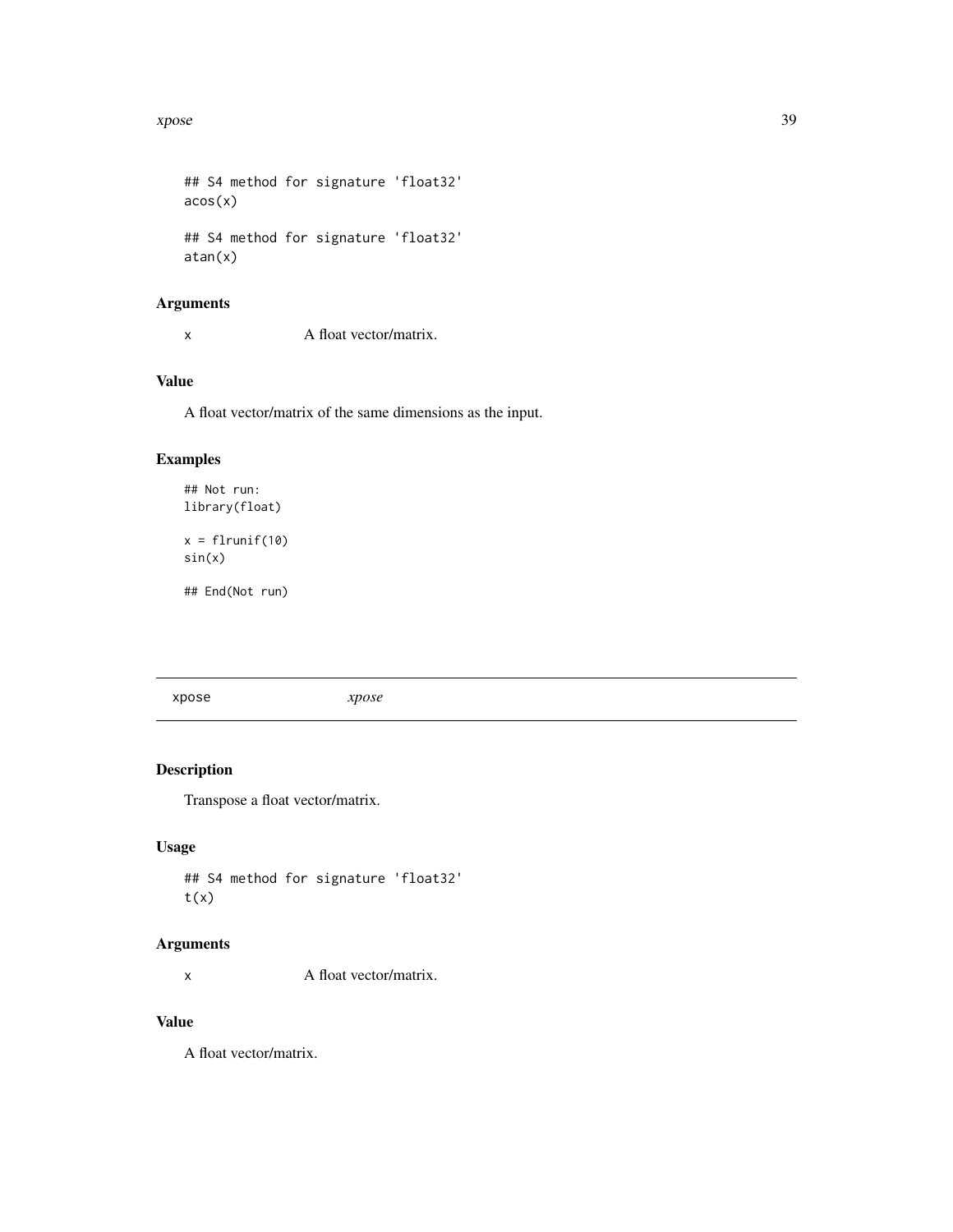40 xpose

# Examples

library(float)

```
s = flrunif(10, 3)dim(s)
ts = t(s)dim(ts)
```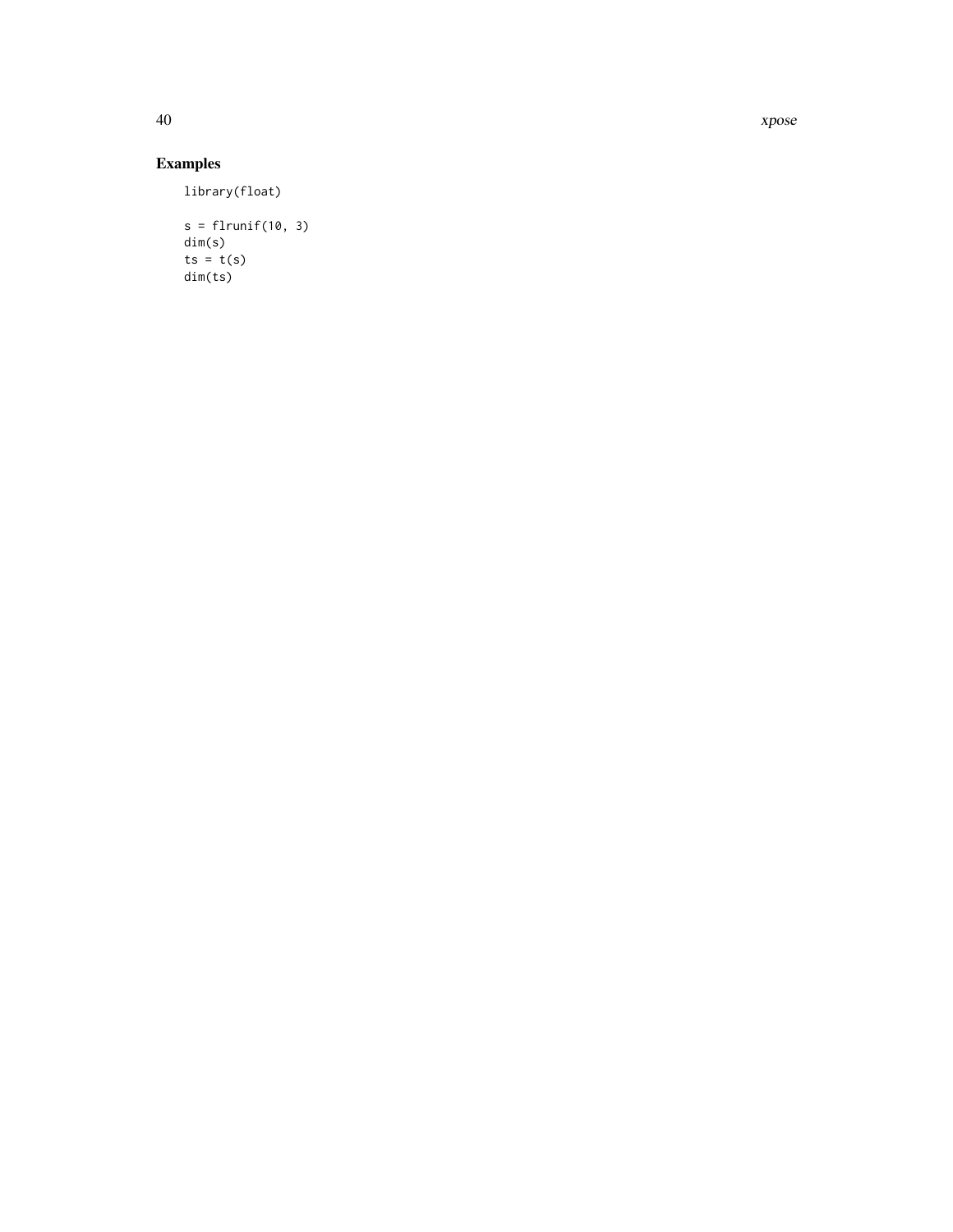# <span id="page-40-0"></span>**Index**

∗Topic package float-package, [3](#page-2-0) \*,BaseLinAlg,float32-method *(*arithmetic*)*, [4](#page-3-0) \*,float32,BaseLinAlg-method *(*arithmetic*)*, [4](#page-3-0) \*,float32,float32-method *(*arithmetic*)*, [4](#page-3-0) +,BaseLinAlg,float32-method *(*arithmetic*)*, [4](#page-3-0) +,float32,BaseLinAlg-method *(*arithmetic*)*, [4](#page-3-0) +,float32,float32-method *(*arithmetic*)*, [4](#page-3-0) -,BaseLinAlg,float32-method *(*arithmetic*)*, [4](#page-3-0) -,float32,BaseLinAlg-method *(*arithmetic*)*, [4](#page-3-0) -,float32,float32-method *(*arithmetic*)*, [4](#page-3-0) .Machine\_float, [3](#page-2-0) /,BaseLinAlg,float32-method *(*arithmetic*)*, [4](#page-3-0) /,float32,BaseLinAlg-method *(*arithmetic*)*, [4](#page-3-0) /,float32,float32-method *(*arithmetic*)*, [4](#page-3-0) <,BaseLinAlg,float32-method *(*arithmetic*)*, [4](#page-3-0) <,float32,BaseLinAlg-method *(*arithmetic*)*, [4](#page-3-0) <,float32,float32-method *(*arithmetic*)*, [4](#page-3-0) <=,BaseLinAlg,float32-method *(*arithmetic*)*, [4](#page-3-0) <=,float32,BaseLinAlg-method *(*arithmetic*)*, [4](#page-3-0) <=,float32,float32-method *(*arithmetic*)*, [4](#page-3-0) ==,BaseLinAlg,float32-method *(*arithmetic*)*, [4](#page-3-0) ==,float32,BaseLinAlg-method *(*arithmetic*)*, [4](#page-3-0) ==,float32,float32-method *(*arithmetic*)*,

#### [4](#page-3-0)

>,BaseLinAlg,float32-method *(*arithmetic*)*, [4](#page-3-0) >,float32,BaseLinAlg-method *(*arithmetic*)*, [4](#page-3-0) >,float32,float32-method *(*arithmetic*)*, [4](#page-3-0) >=,BaseLinAlg,float32-method *(*arithmetic*)*, [4](#page-3-0) >=,float32,BaseLinAlg-method *(*arithmetic*)*, [4](#page-3-0) >=,float32,float32-method *(*arithmetic*)*, [4](#page-3-0) [,float32-method *(*bracket*)*, [9](#page-8-0) [<-,float32-method *(*bracket*)*, [9](#page-8-0) %\*%,float32,float32-method *(*matmult*)*, [25](#page-24-0) %\*%,float32,matrix-method *(*matmult*)*, [25](#page-24-0) %\*%,matrix,float32-method *(*matmult*)*, [25](#page-24-0) ^,BaseLinAlg,float32-method *(*arithmetic*)*, [4](#page-3-0) ^,float32,BaseLinAlg-method *(*arithmetic*)*, [4](#page-3-0) ^,float32,float32-method *(*arithmetic*)*, [4](#page-3-0) abs,float32-method *(*miscmath*)*, [26](#page-25-0) acos,float32-method *(*trig*)*, [38](#page-37-0) acosh,float32-method *(*hyperbolic*)*, [21](#page-20-0) arithmetic, [4](#page-3-0) as.double.float32 *(*converters*)*, [13](#page-12-0) as.float *(*converters*)*, [13](#page-12-0) as.integer.float32 *(*converters*)*, [13](#page-12-0) as.matrix.float32 *(*converters*)*, [13](#page-12-0) as.numeric,float32-method *(*converters*)*, [13](#page-12-0) as.vector.float32 *(*converters*)*, [13](#page-12-0) asin,float32-method *(*trig*)*, [38](#page-37-0) asinh,float32-method *(*hyperbolic*)*, [21](#page-20-0) atan,float32-method *(*trig*)*, [38](#page-37-0) atanh,float32-method *(*hyperbolic*)*, [21](#page-20-0)

backsolve, [7](#page-6-0)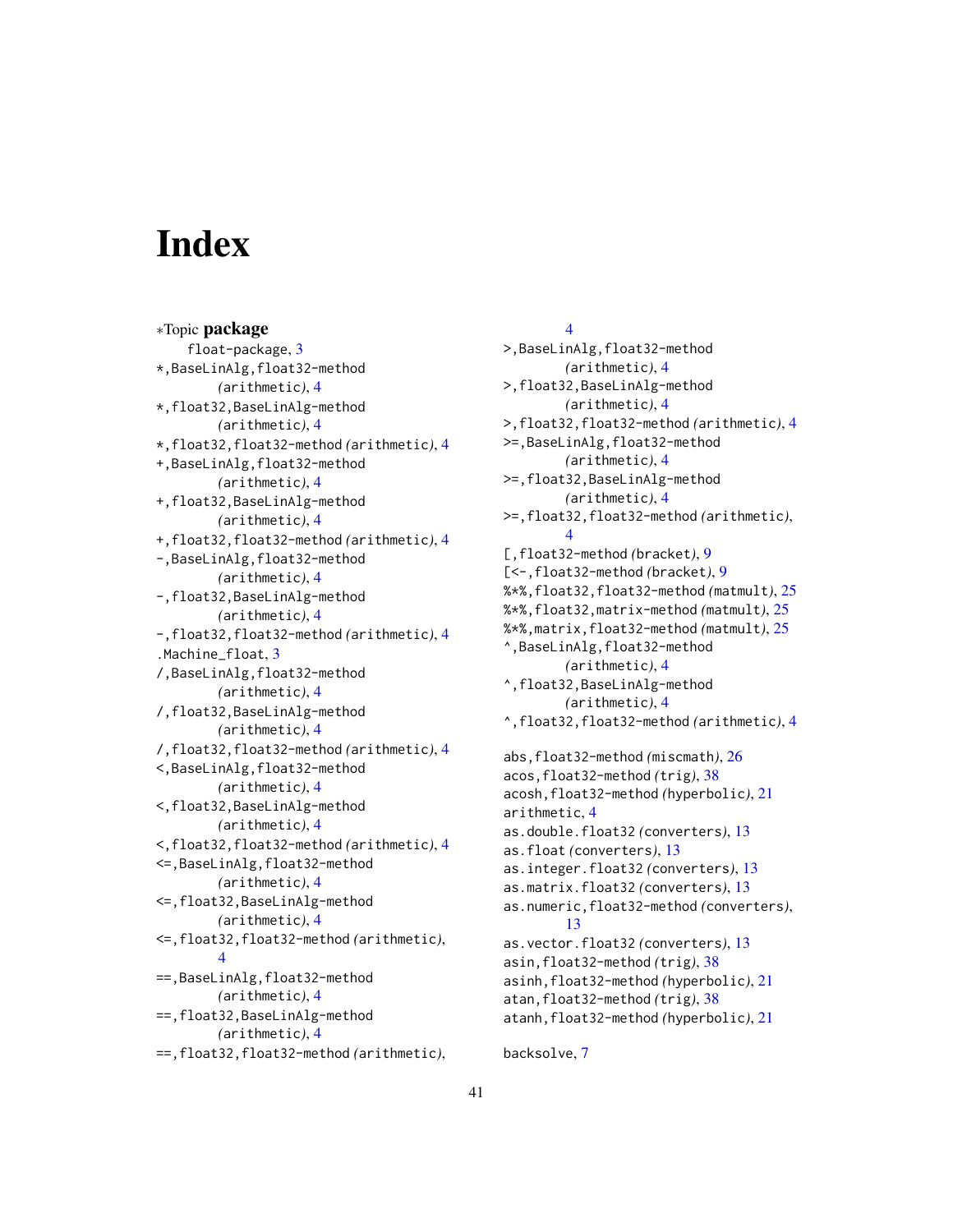backsolve,BaseLinAlg,float32-method *(*backsolve*)*, [7](#page-6-0) backsolve,float32,BaseLinAlg-method *(*backsolve*)*, [7](#page-6-0) backsolve,float32,float32-method *(*backsolve*)*, [7](#page-6-0) bind, [8](#page-7-0) bracket, [9](#page-8-0)

#### c, [10](#page-9-0)

c,float32-method *(*c*)*, [10](#page-9-0) cbind.float32 *(*bind*)*, [8](#page-7-0) ceiling,float32-method *(*round*)*, [33](#page-32-0) chol, [10](#page-9-0) chol,float32-method *(*chol*)*, [10](#page-9-0) chol2inv, [11](#page-10-0) chol2inv,float32-method *(*chol2inv*)*, [11](#page-10-0) colMeans,float32-method *(*colsums*)*, [12](#page-11-0) colnames,float32-method *(*names*)*, [27](#page-26-0) colnames<-,float32-method *(*names*)*, [27](#page-26-0) colsums, [12](#page-11-0) colSums,float32-method *(*colsums*)*, [12](#page-11-0) comparison, [13](#page-12-0) converters, [13](#page-12-0) cos,float32-method *(*trig*)*, [38](#page-37-0) cosh,float32-method *(*hyperbolic*)*, [21](#page-20-0) crossprod, [15](#page-14-0) crossprod,Mat-method *(*crossprod*)*, [15](#page-14-0)

```
dbl (converters), 13
diag, 16
diag,float32-method (diag), 16
dim,float32-method (dims), 16
dim<-,float32-method (dims), 16
dimnames,float32-method (names), 27
dimnames<-,float32-method (names), 27
dims, 16
```

```
eigen, 17
eigen,float32-method (eigen), 17
exp,float32-method (log), 23
expm1,float32-method (log), 23
extremes, 18
```

```
fl (converters), 13
float, 19
float-package, 3
float32, 20
float32-class, 20
```
floor,float32-method *(*round*)*, [33](#page-32-0) flrand *(*rand*)*, [30](#page-29-0) flrnorm *(*rand*)*, [30](#page-29-0) flrunif *(*rand*)*, [30](#page-29-0) forwardsolve,BaseLinAlg,float32-method *(*backsolve*)*, [7](#page-6-0) forwardsolve,float32,BaseLinAlg-method *(*backsolve*)*, [7](#page-6-0) forwardsolve,float32,float32-method *(*backsolve*)*, [7](#page-6-0) gamma,float32-method *(*specialmath*)*, [35](#page-34-0) hyperbolic, [21](#page-20-0) int *(*converters*)*, [13](#page-12-0) is.finite,float32-method *(*mathis*)*, [24](#page-23-0) is.float, [22](#page-21-0) is.infinite,float32-method *(*mathis*)*, [24](#page-23-0) is.na,float32-method *(*na*)*, [26](#page-25-0) is.nan,float32-method *(*mathis*)*, [24](#page-23-0) isSymmetric, [22](#page-21-0) isSymmetric,float32-method *(*isSymmetric*)*, [22](#page-21-0)

```
La.svd,float32-method (svd), 37
length,float32-method (dims), 16
lgamma,float32-method (specialmath), 35
log, 23
log,float32-method (log), 23
log10,float32-method (log), 23
log2,float32-method (log), 23
```
mathis, [24](#page-23-0) matmult, [25](#page-24-0) max,float32-method *(*extremes*)*, [18](#page-17-0) min,float32-method *(*extremes*)*, [18](#page-17-0) miscmath, [26](#page-25-0)

#### na, [26](#page-25-0)

names, [27](#page-26-0) names,float32-method *(*names*)*, [27](#page-26-0) names<-,float32-method *(*names*)*, [27](#page-26-0) NCOL,float32-method *(*dims*)*, [16](#page-15-0) ncol,float32-method *(*dims*)*, [16](#page-15-0) norm, [28](#page-27-0) norm,float32,ANY-method *(*norm*)*, [28](#page-27-0) NROW,float32-method *(*dims*)*, [16](#page-15-0) nrow,float32-method *(*dims*)*, [16](#page-15-0)